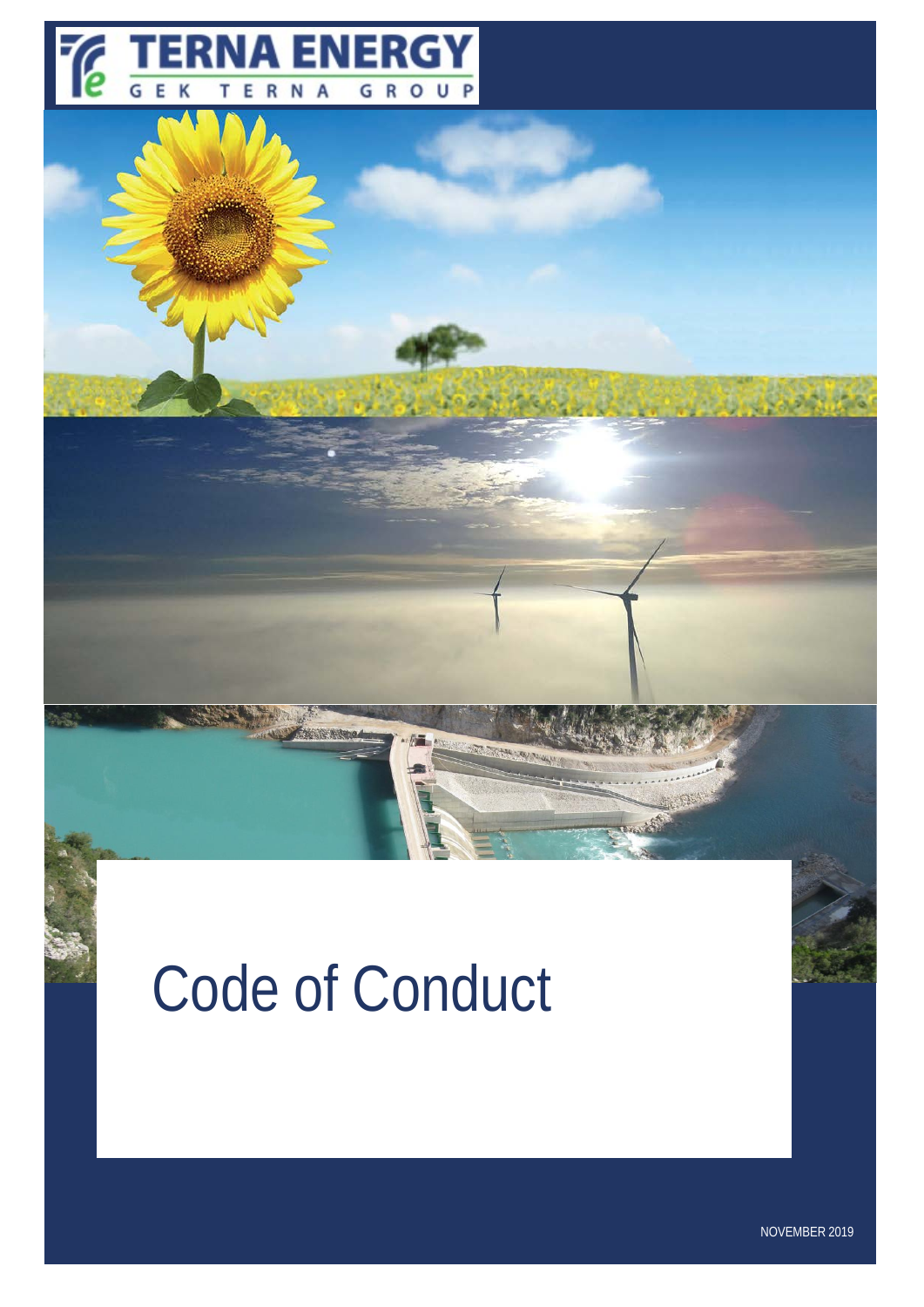

# <span id="page-1-0"></span>contents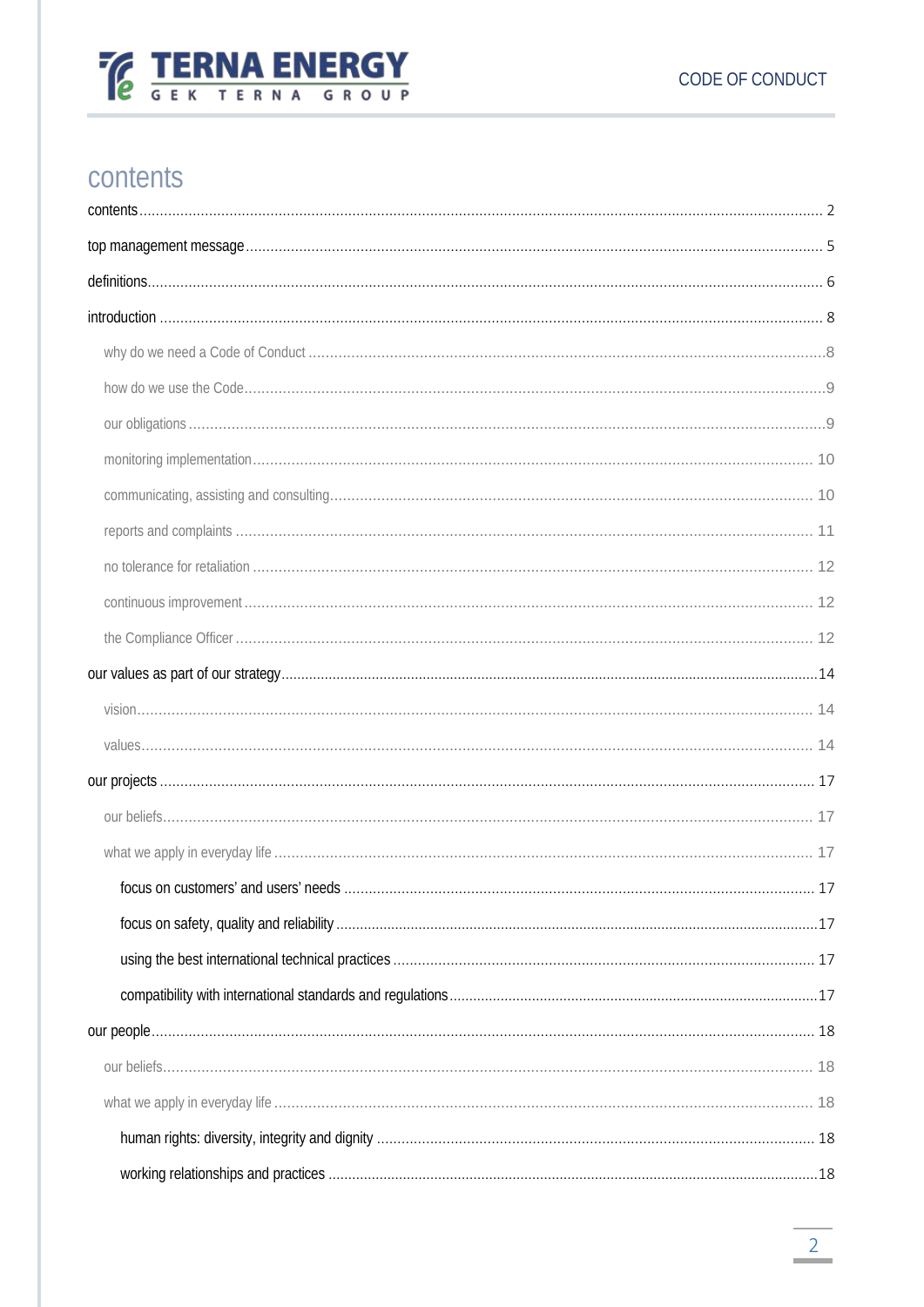# CODE OF CONDUCT

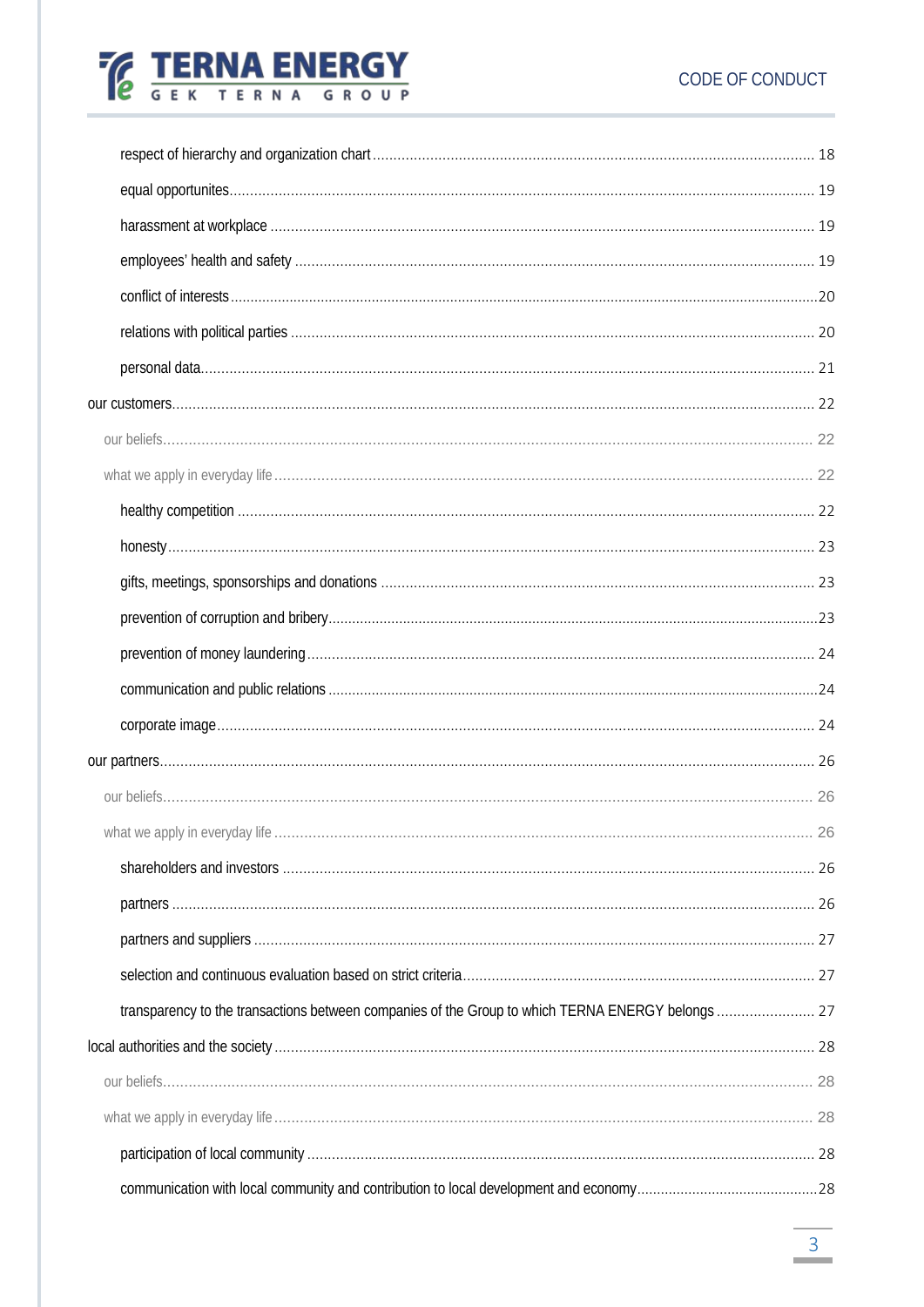# CODE OF CONDUCT

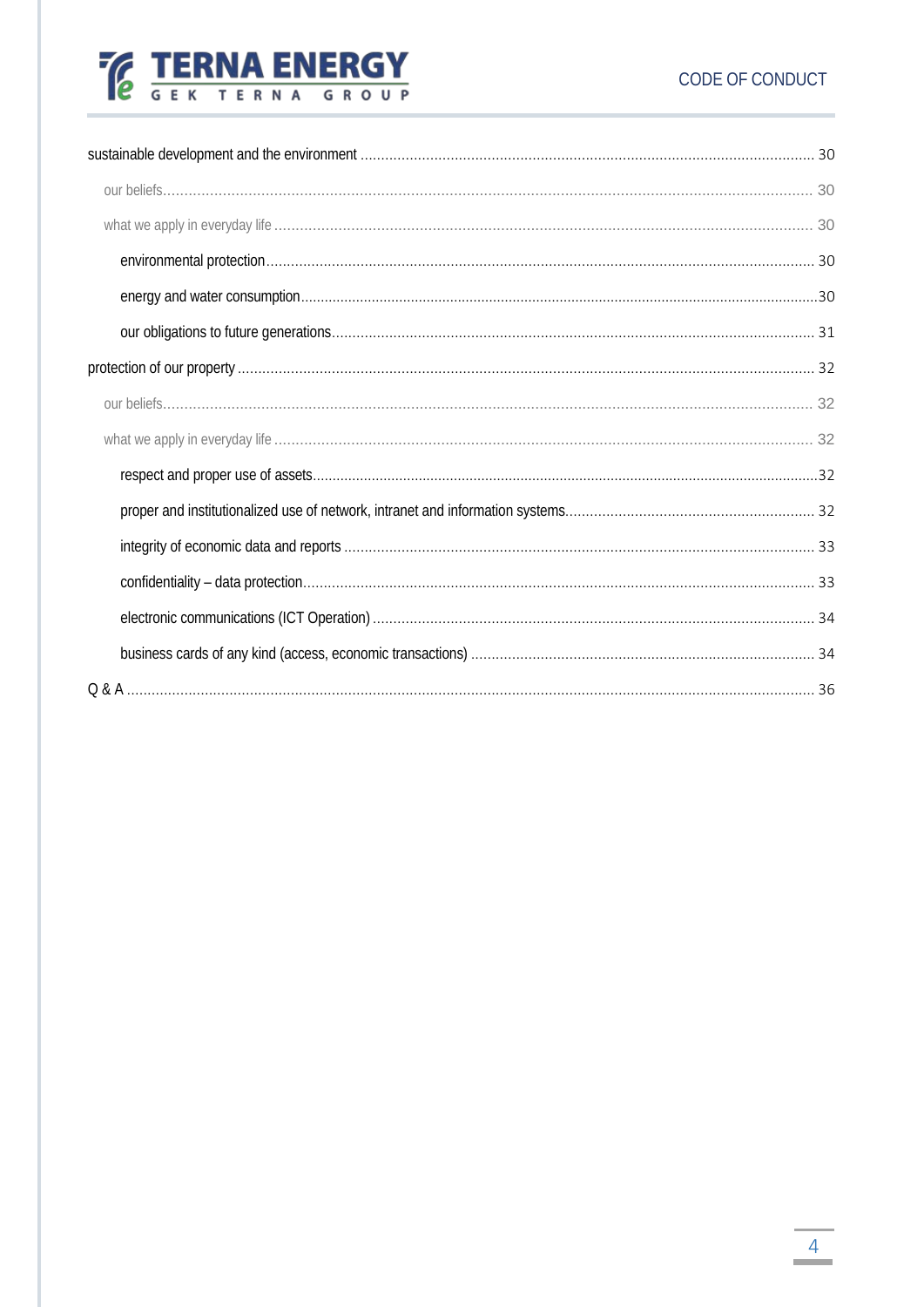

# <span id="page-4-0"></span>top management message

Dear colleagues,

Our principles, our beliefs, our corporate culture, our business ethics and primarily our voluntary ethical commitments are crucial pillars of the operations of TERNA ENERGY which remain unchanged over time.

This Code reflects and reinforces these principles and creates an agreed and transparent operating and behavioral framework, which should be respected by all of us, our partners, subcontractors and suppliers. The Code shall remind each one of us, but also help every new employee or our partners to have a better understanding, of the business environment in which each of us has to adopt. The Code also describes cooperation principles that everyone in TERNA ENERGY has to implement.

The acceptance and implementation of the COC, namely the Code of Conduct of TERNA ENERGY, applies over time and ensures the creation of a working environment which promotes values such as mutual trust, transparency, collaboration, recognition, integrity, equal opportunities, progress and motivation and which distinguishes skills and personality traits of every human, helps overcome personal and interpersonal difficulties, promotes innovation of thoughts and actions based on achievements and creates a feeling of security and meritocracy for all employees in a modern working environment.

Everyone should spend time to read and understand the Code and be conscientious ambassadors of its principles and values. The support and contribution of everyone is crucial for TERNA ENERGY and its employees to continue in this path and its employees and for the achievement of Company's goals. Top Management of TERNA ENERGY has an axiomatic and fundamental point of view: Our power is in our people and value system.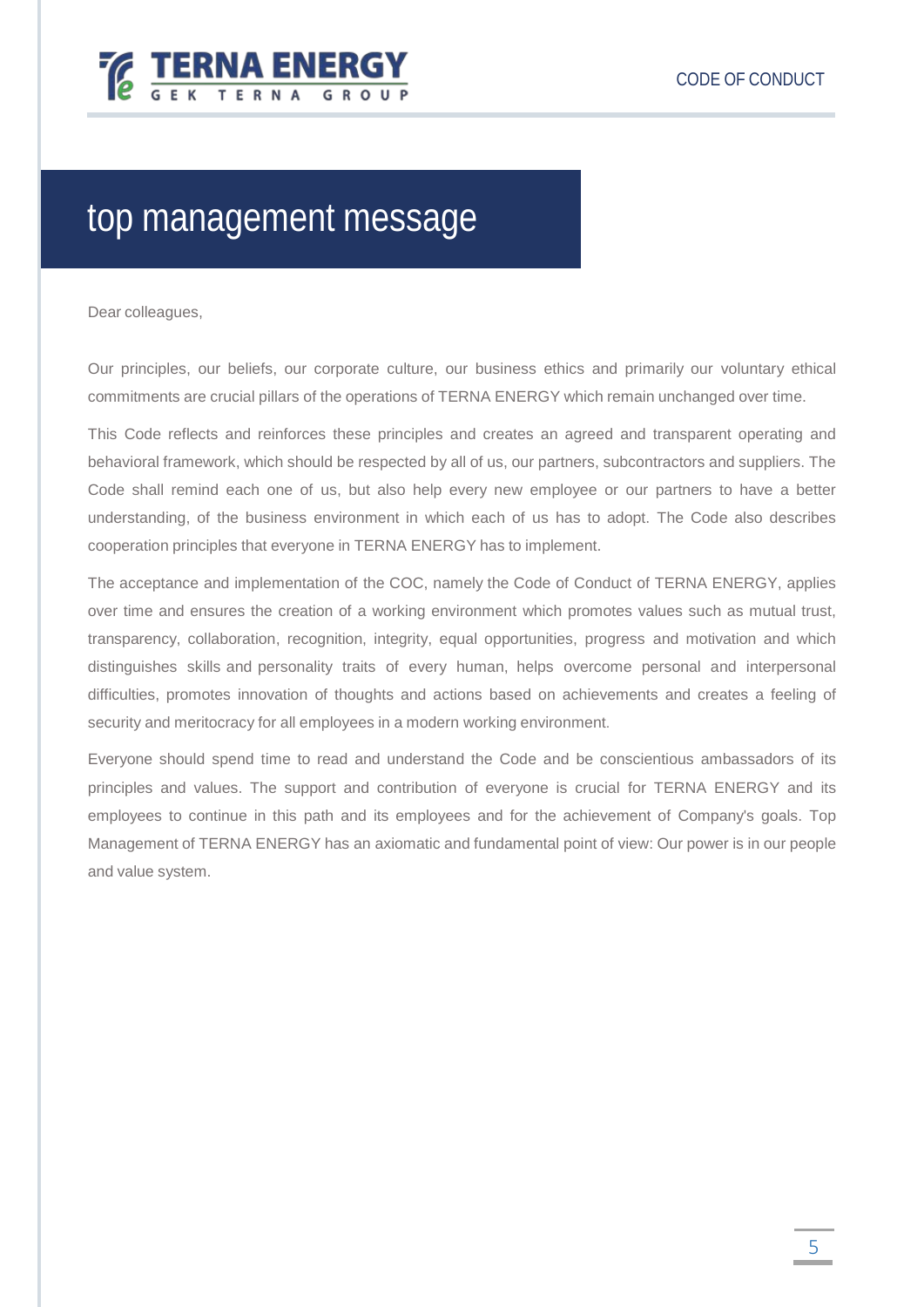

# <span id="page-5-0"></span>definitions

**Bribery:** offering, promising, giving, accepting or soliciting of an undue benefit of any value (financial or nonfinancial), directly or indirectly and irrespective of locations, in violation of applicable law, as an inducement or reward for a person acting against his duties or refraining some of them.

**Company's Assets:** tangible or intangible items owned by the Company. Iindicative examples of assets are: buildings, mechanical equipment, vehicles, construction machinery, computers, telephones, Internet services, copyrights, patents, business knowledge, data, information, recorded ideas for new projects in which we have access in order to perform our duties.

**Company Partner:** any natural or legal person providing services to the Company within its operating framework. Indicative examples of partners are: freelance engineers, collaborating freelancers of all specialties, engineering consultants, chartered accountants, consultants, subcontractors on construction sites, subcontractors for technical services.

**Conflict of Interests:** any situation in which a person has direct or indirect interest, which affects the impartial and objective performance of his duties.

**Corporate Social Responsibility:** the voluntary commitment of the Company to integrate social and environmental actions in its business practices beyond those required by law which affect directly or indirectly Company's stakeholders such as shareholders, investors, employees, customers, suppliers, local community, wider society.

**Energy- Related Footprint:** the total amount of carbon dioxide emissions (CO2) and other greenhouse gases which are generated directly or indirectly from Company's activities.

**Harassment at Workplace:** repeated, verbal or physical violence, of a person or group of people against a colleague, subsistent or senior. Harassment can be physical or psychological form and be expressed by verbal teasing, bullying, aggressiveness and sending of inappropriate or malicious printed or electronic messages.

**Innovation in Organization:** the implementation of new procedures and methods in relation to the structure and management of the Company, which aim to improve:

- The quality of services and products
- **The effectiveness and efficiency of workflows**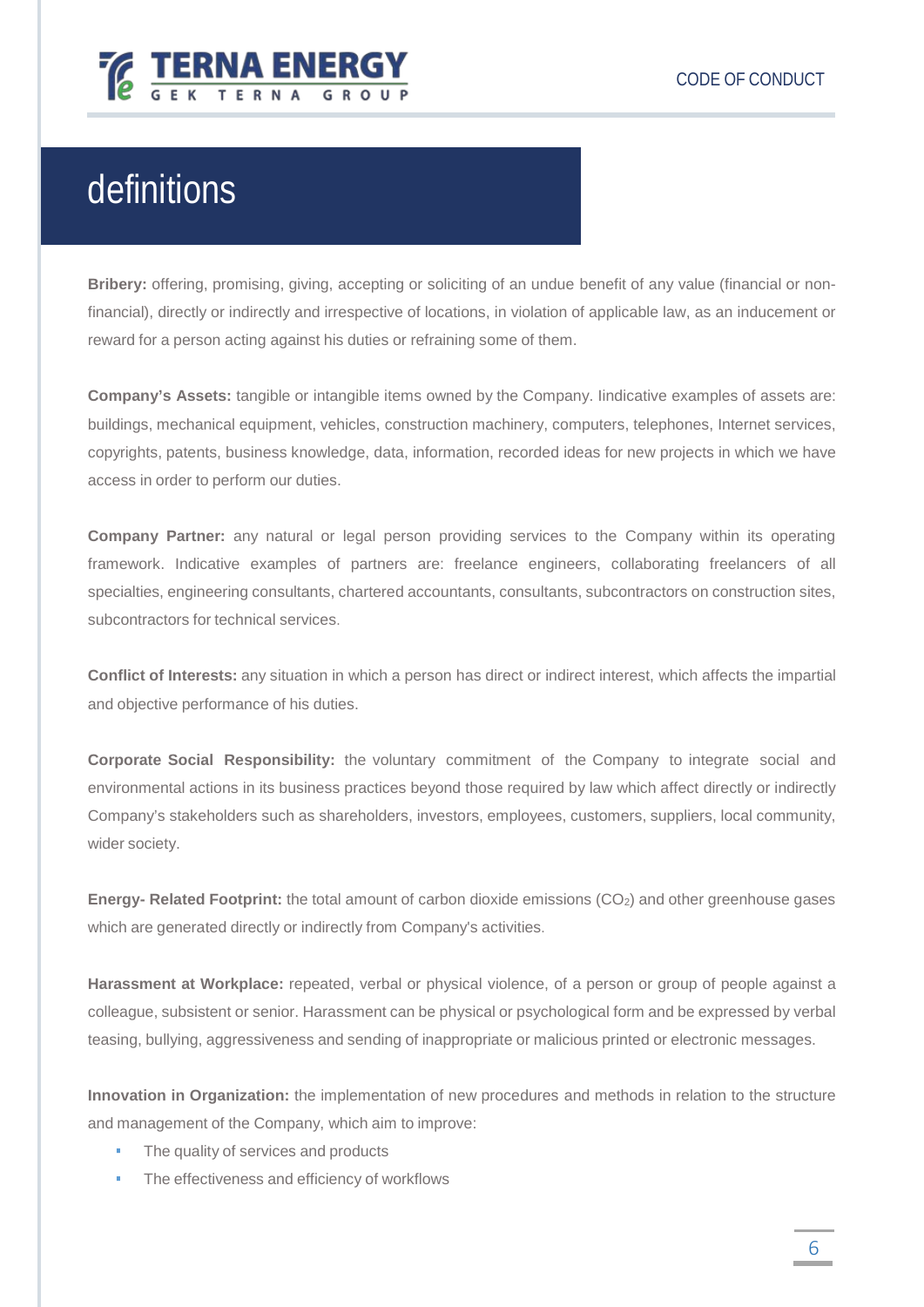

**The acquisition, evaluation, dissemination and effective use of Company's business knowledge.** 

**Policy:** the framework of basic commitments and principles adopted by Top Management.

**Regulatory Framework:** Laws, regulations, regulator's requirements, contractual obligations, technical standards which affect Company's operation and should be applied in everyday practices by all personnel.

#### **Relatives:**

First degree relatives: parents, children, husband, wife, father in law, mother in law Second degree relatives: grandfather, grandmother, grandchildren, brother in law, sister in law, son in law, daughter in law, siblings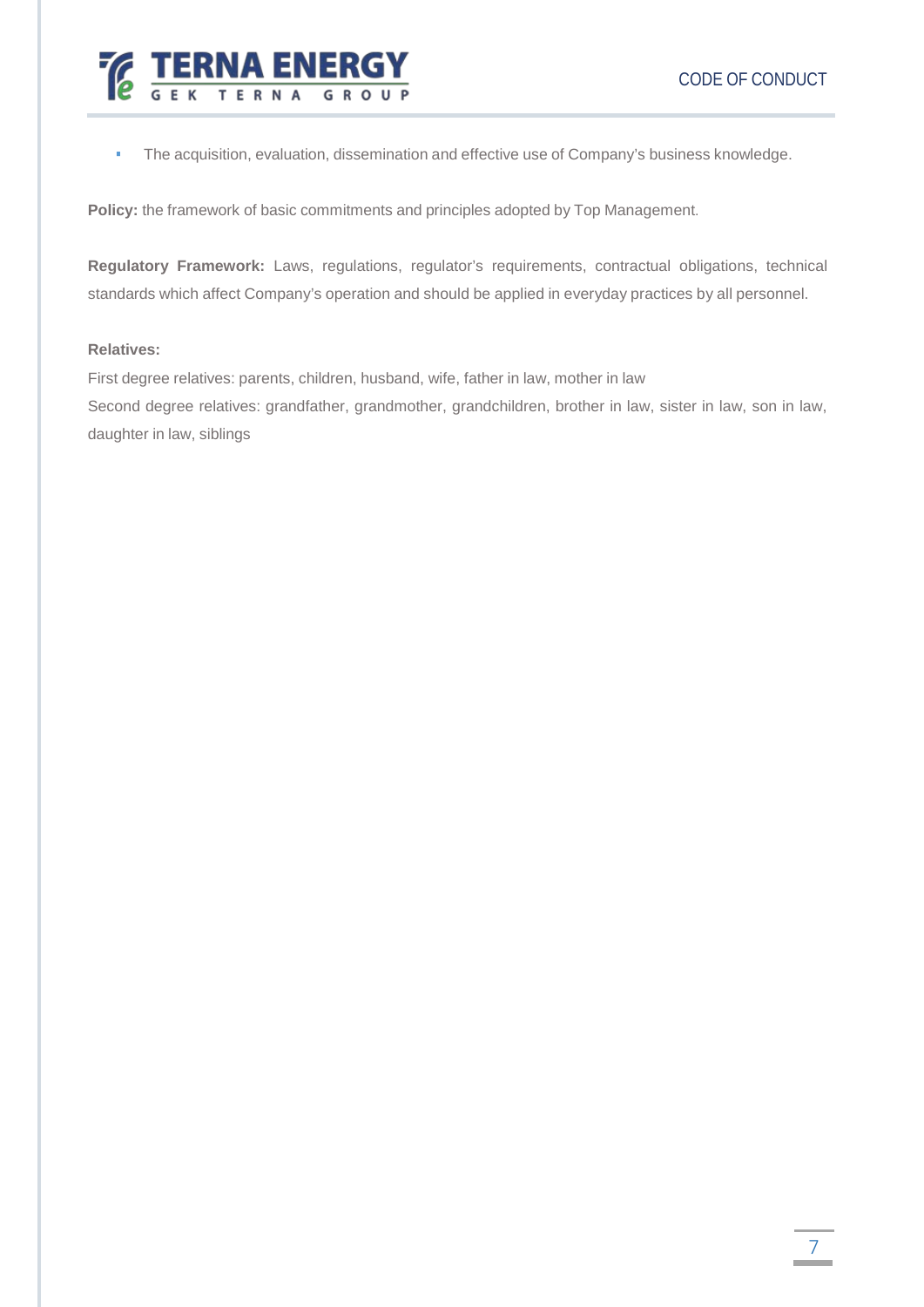

# <span id="page-7-0"></span>introduction

# <span id="page-7-1"></span>why do we need a Code of Conduct

The Code of Conduct constitutes the basic framework of principles and values that should characterize the professional behavior of all the people of TERNA ENERGY as a Company or group of companies, subsidiaries included, following relevant BoD decisions for its adoption, and governs our relationships with our colleagues, our customers, our suppliers and our partners. Everyone, at any working level, from the construction site to the Top Management, is responsible to respect, be familiar and comply with the Code.

The implementation of the Code ensures:

- **Transparency in the relations and activities of TERNA ENERGY.**
- **Satisfaction of customers' expectations, of the people using our projects and of the wider society that** benefits from our projects and services.
- The creation of a safe, healthy and friendly working environment for all our employees with respect to human rights and values.
- The creation of relations of respect and mutual trust between the Company and its suppliers and partners.
- The respect for the environment and that the Company operates in the context of sustainable development.
- The protection of all assets and copyrights of TERNA ENERGY.
- The compliance of TERNA ENERGY and its subsidiaries with the current regulatory framework in all countries of operation.
- The adoption of practices and behaviors in accordance with the voluntary commitments governing TERNA ENERGY from the beginning of its establishment.

The Code protects all of us from adopting or suffering from improper or illegal behavior and helps us realize that such attitudes endanger not only human values but also the interests of TERNA ENERGY, its employees and our society.

The content of the Code is consistent with the general principles of International Regulations and Agreements as well as the international standards ISO 9001, ISO 14001, OHSAS 18001, ISO 19600, ISO 37001, ISO 50001 and SA 8000.

The Code, as well as all of its updates or amendments, is approved and put into force by the Board of Directors of TERNA ENERGY and it is available on the Company's website.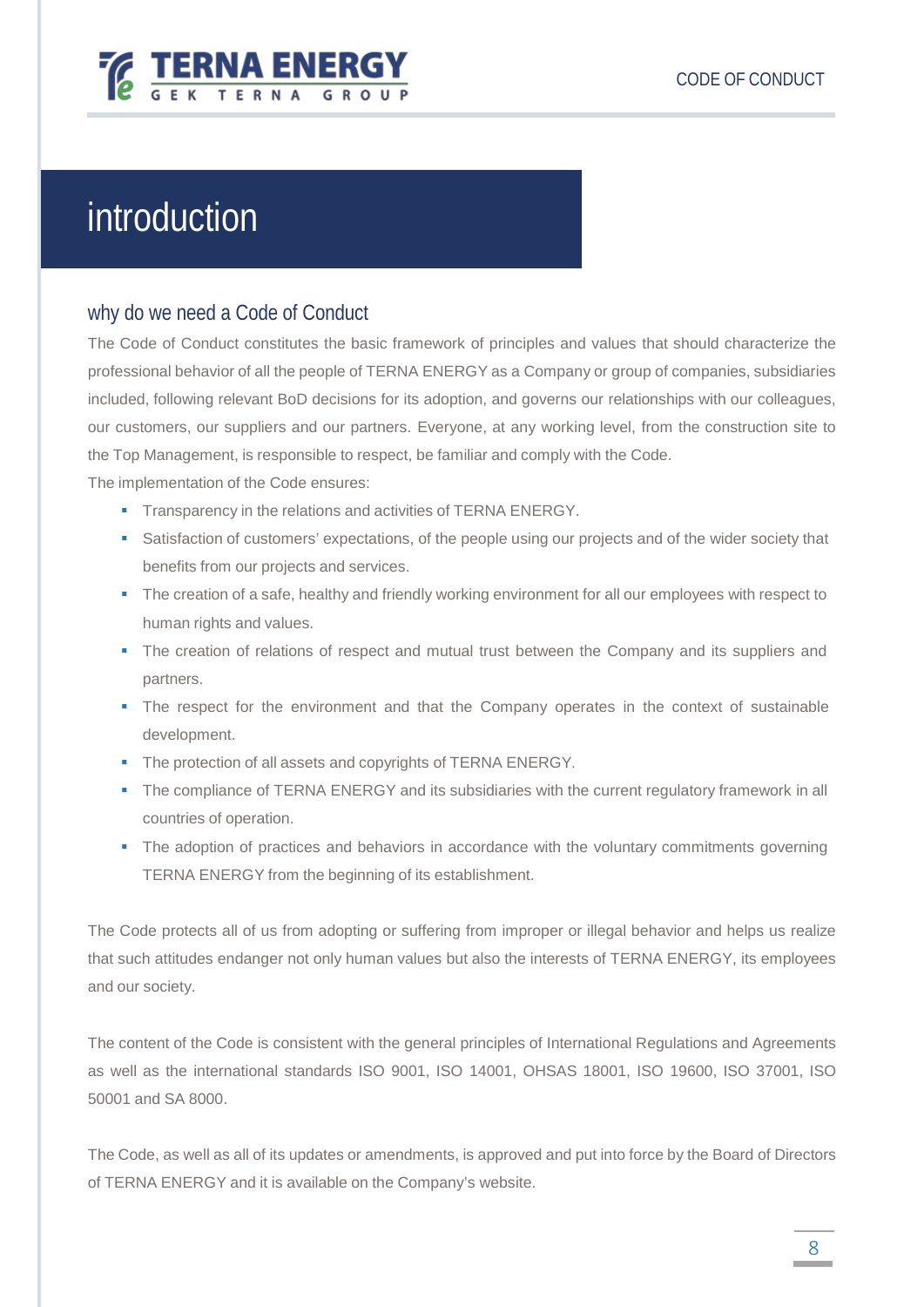

# <span id="page-8-0"></span>how do we use the Code

The Code is a point of reference for all of us, in order to:

- Guide us on how to practice our profession.
- Set the framework for the establishment of more detailed rules and behaviors.
- Be used to answer dilemmas and questions raised during our work.
- Help us when we have doubts about how to act.
- **Trigger the establishment of Company's principles and culture.**

The Code applies to all subsidiaries and to all sectors of TERNA ENERGY, in all countries of operation and is considered in all partnerships and joint ventures in which the Company participates.

The content of the Code contains the minimum requirements to be applied and is supported by policies, procedures and other internal documents (e.g. regulations, instructions) of TERNA ENERGY, which are equally binding all of us.

# <span id="page-8-1"></span>our obligations



## **Employees**

All employees have to:

- Read and understand the Code and the relevant Policies and Procedures.
- **Operate, work and behave according to the Principles and Values of the Code.**
- **Immediately inform the Compliance Officer in case of deviations from the Code which draw their** attention.
- **Participate in trainings for the Code of Conduct.**



### **Managers**

All managers have to:

- **Manage their personnel according to the Principles and Values of the Code.**
- **Monitor the implementation of the Code by all personnel, suppliers and partners.**
- **Encourage our personnel to actively participate in trainings related to the issues of the Code.**
- **Encourage employees, suppliers and partners to report deviations or questions related to the Code.**
- **•** Create a working environment that meets the requirements of the Code.
- **Ensure that Policies, Procedures and all documents of TERNA ENERGY comply with the Code.**

# **Partners and Suppliers**

All partners and suppliers of TERNA ENERGY are informed about the Code of Conduct and its content and are encouraged to: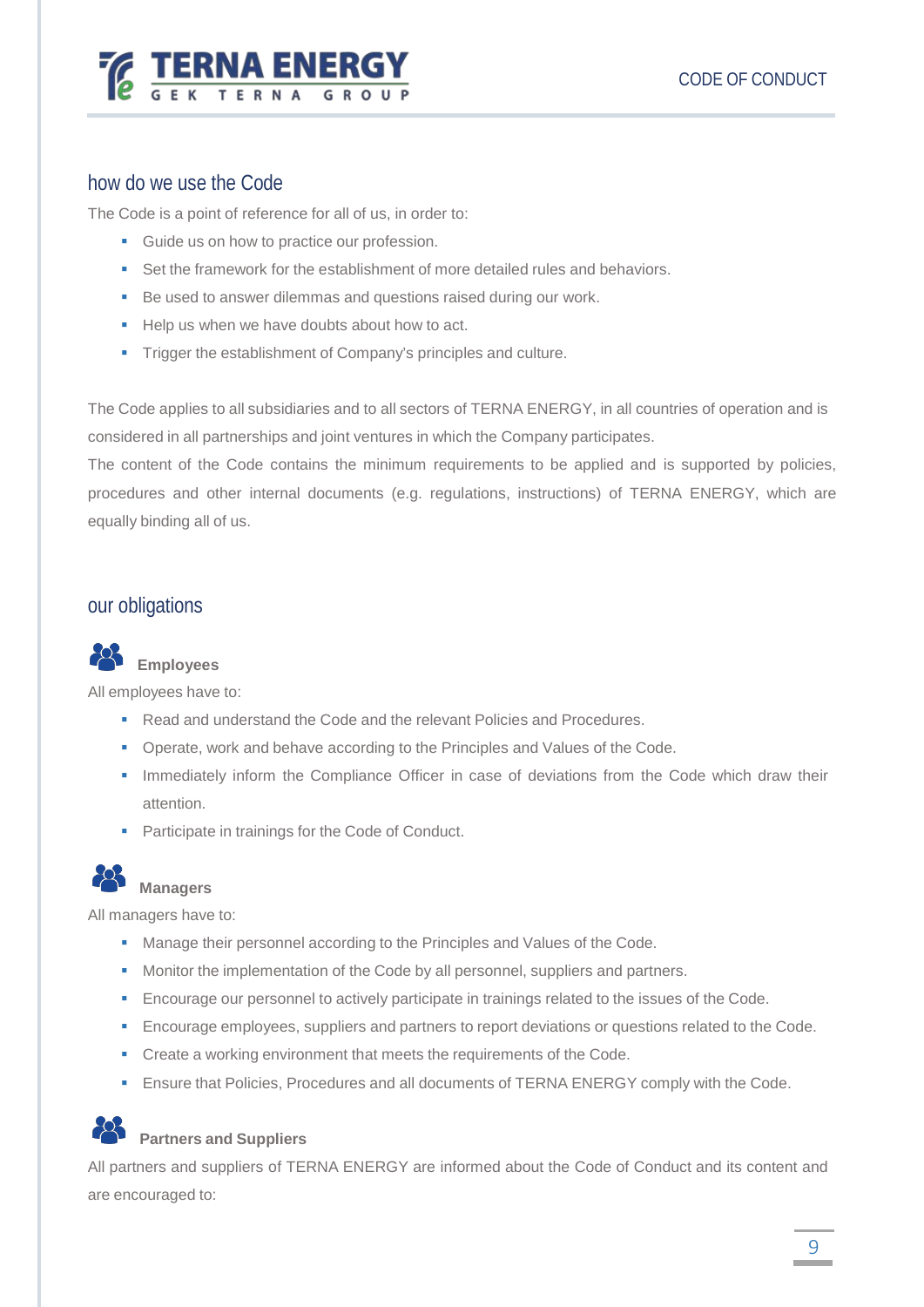

- Read and understand the Code.
- Accept the Code before starting their cooperation with TERNA ENERGY.
- **Include a separate article in their contract with TERNA ENERGY.**
- Operate and work in accordance with the Principles and Values of the Code.
- **Immediately inform the Compliance Officer in case of deviations from the Code which draw their** attention.

Compliance with the Regulatory Framework in each country in which TERNA ENERGY operates, is a selfevident obligation, for us, our partners and our suppliers. Ignorance of the Regulatory Framework is not justified in any way, especially if it directly affects our work. Failure to update our Manager and the Compliance Officer for any deviations in compliance issues, is a major breach of our duties and responsibilities.

# <span id="page-9-0"></span>monitoring implementation

The Compliance Officer is responsible for monitoring the implementation of the Code. The Rules of Procedure and other relevant documents, support the implementation of the Code and describe the monitoring and control mechanisms, which are:

- **Inspections throughout Company's activities, including suppliers and associates to the best extent** possible.
- **Encouragement for reporting deviations and questions.**
- Investigation of these reports at the highest management level.
- Measuring and monitoring indicators or actions about compliance.
- Official reports for Code related issues, to the highest management level.

# <span id="page-9-1"></span>communicating, assisting and consulting

TERNA ENERGY is responsible for the training of the employees through trainings, educational and informative activities or programs and the use of IT tools. The Code is communicated to employees upon recruitment and to critical partners and suppliers at the beginning of their cooperation with us. Employees, critical partners and suppliers are informed that the Code is available at TERNA ENERGY's official website. Employees and partners declare their acceptance of the Code upon signing of their contract (employment contract or collaboration contract with professionals of any specialty), in which the following paragraph shall be included:

*"I confirm that:*

- *I have read the Code of Conduct of TERNA ENERGY which is available at its website.*
- *I understand and will comply with the Principles and Values of the Code and the relevant documents arising from the Code.*
- *The Code is an integral part of my contractual obligations with TERNA ENERGY.*
- *Compliance with the Code is a benchmark for the present and my future collaboration with TERNA ENERGY.*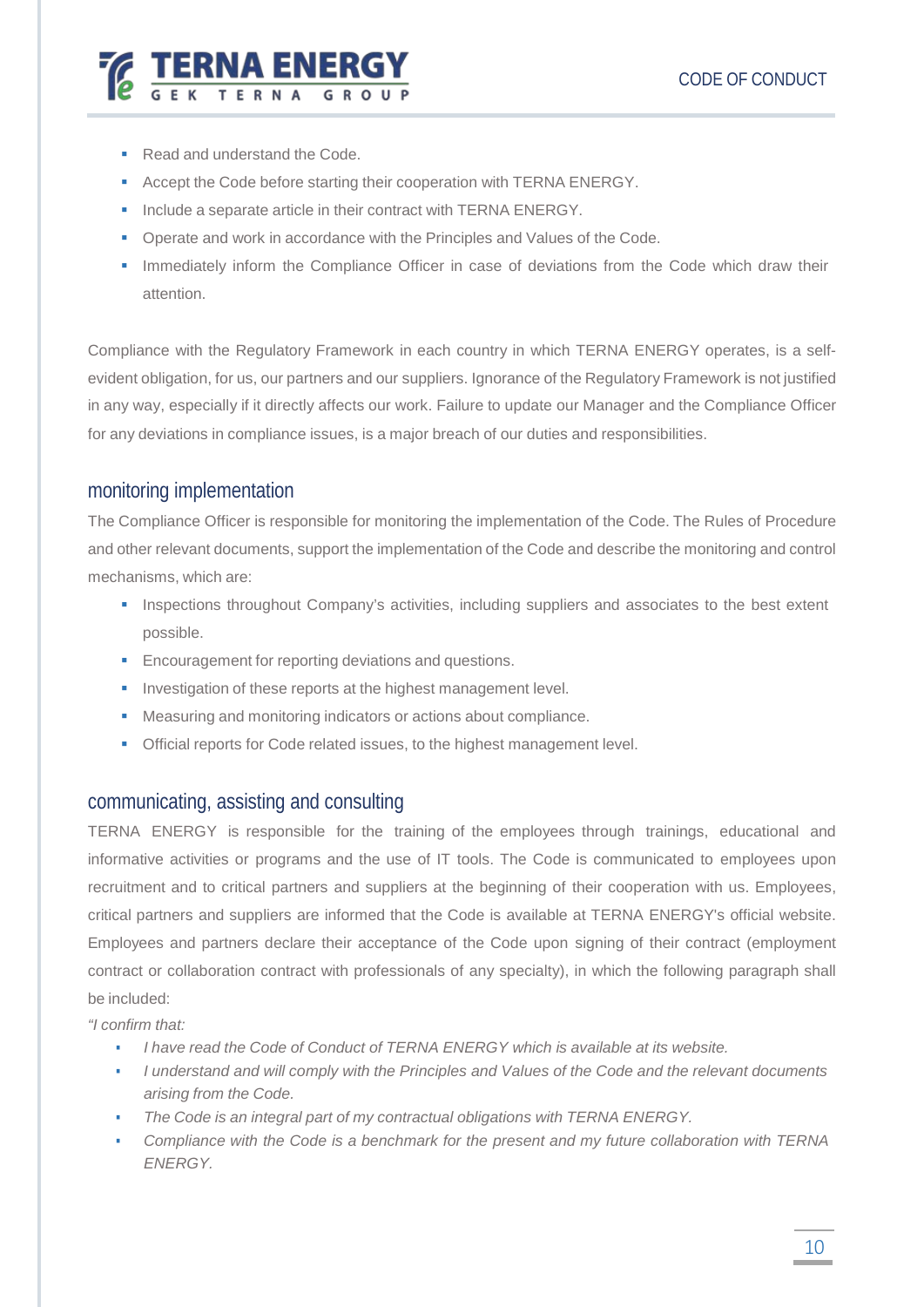

Similarly, contracts with third parties (subcontractors, suppliers etc.), include a similar paragraph stating the following:

*"As legal representative of the contracting Company, I confirm that:*

- *Ι have read the Code of Conduct of TERNA ENERGY which available at its website.*
- *I understand the principles and values of the Code and all relevant documents arising from the Code and which are related to the specific contract.*
- *I am responsible for monitoring the implementation of the Principles and Values of the Code on employees and Company partners.*
- *The Code is an integral part of the contractual obligations of the Company with TERNA ENERGY.*
- *Compliance with the Code is a benchmark for the Company related to the present and future cooperation with TERNA ENERGY.*

If you have questions or need clarifications on the implementation of the Code in your business field, do not hesitate to contact your supervisor. If you cannot contact your supervisor or you are not satisfied with the answers, you can contact the Compliance Officer, who will guide you through all your questions and concerns.

# <span id="page-10-0"></span>reports and complaints

We are obliged to inform TERNA ENERGY for any deviations or concerns about potential deviations in the implementation of the Code which might draw our attention by sending a named letter to the Compliance Officer. Deviations or concerns related to corruption and bribery for the company, can be reported anonymously or electronically to [compliance@terna-energy.com](mailto:compliance@terna-energy.com) and are also accepted. All other categories of deviations or concerns about potential discrepancies in the application of the Code reported anonymously via email, will not be taken into account by the Compliance Officer. The mechanism through which we can make our reports, is depicted in the following Scheme:

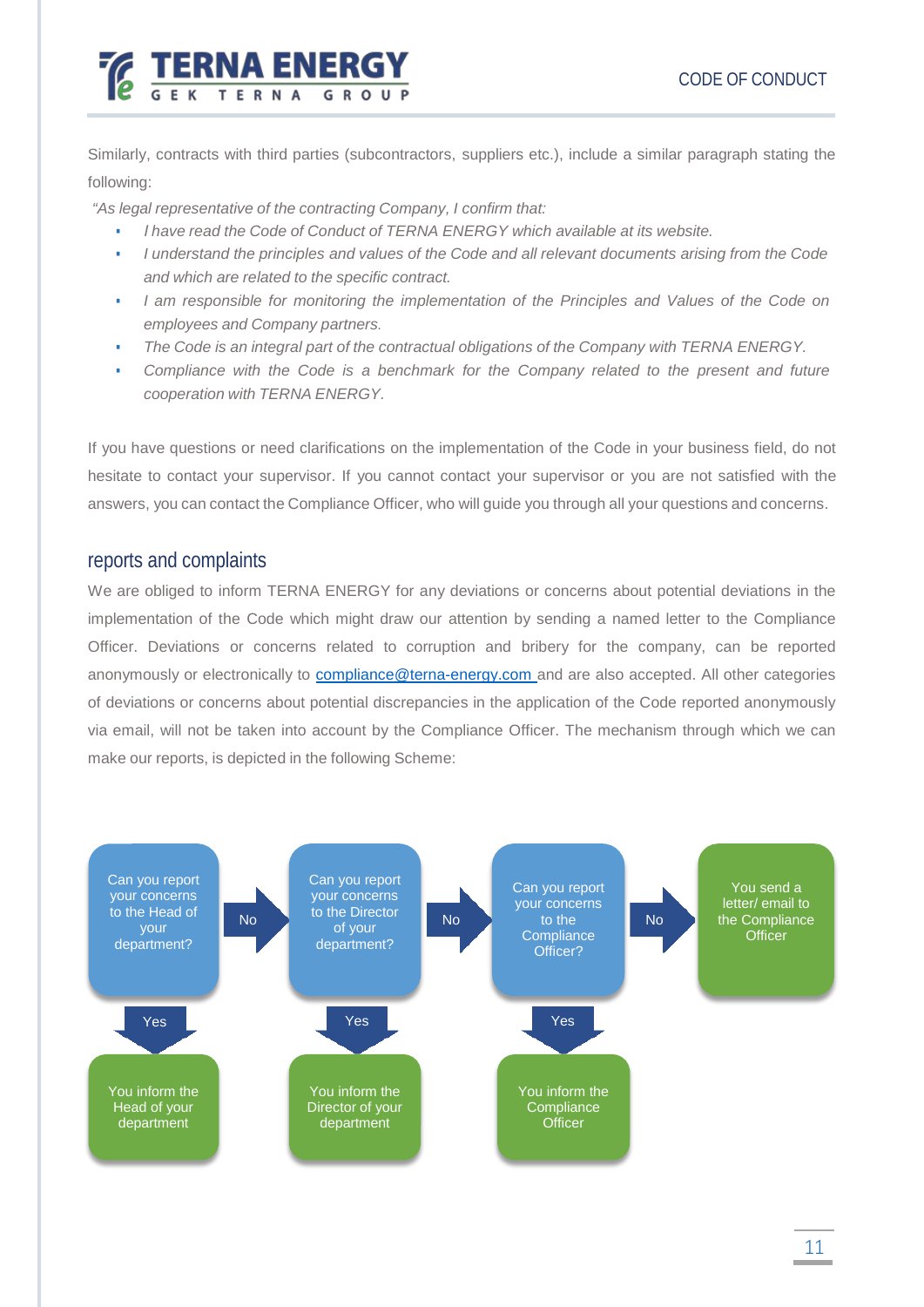

TERNA ENERGY, through authorized persons at management level who are either appointed by the Board of Directors or authorized with implementing powers, investigates and evaluates each complaint it receives and determines, when necessary, corrective actions within the framework of applicable laws and Policies. It is our responsibility to work with the Compliance Officer at the stage of the investigation.

The top management of TERNA ENERGY takes all necessary measures to ensure the anonymity and confidentiality of each employee who carries out such reports, as well as his protection against retaliation.

# <span id="page-11-0"></span>no tolerance for retaliation

TERNA ENERGY will show no tolerance for retaliation against employees who have made reports on issues concerning the Code. Retaliation is described as threats, intimidations, exclusions, degrading behaviors, malicious comments and behaviors etc.

In case such behaviors draw our attention, we immediately report them according to the mechanism mentioned above.

## consequences - penalties

TERNA ENERGY evaluates all deviations concerning the implementation of the Code and takes all necessary actions provided by the current institutional framework and the Code of Labor, such as discontinuation of the cooperation, imposition of fine or penalty, activation of civil and criminal sanctions.

Failure to inform our Manager and the Compliance Officer for deviations of third parties in compliance issues, is a major breach of our duties and responsibilities and is subject to the corresponding sanctions.

# <span id="page-11-1"></span>continuous improvement

The continuous integration of new requirements, proposals and perceptions to the Code is critical in order to reflect the changes and challenges of each era. In case, you have proposals for improvement to suggest or you want to make comments on the content of the Code, you may contact the Compliance Officer.

# <span id="page-11-2"></span>the Compliance Officer

The Compliance Officer is responsible for monitoring the proper implementation of the Code of Conduct in TERNA ENERGY.

for the Compliance Officer's main responsibilities are:

- 1. Recognizing in a systematically and timely manner the changes in the content and new regulatory compliance requirements of TERNA ENERGY which have to be included in the Code.
- 2. Disseminating the above needs and requirements to the appropriate management executives in order to update the Code and the related documents in cooperation with them.
- 3. Managing the identification, assessment and management of risks associated with morality, ethics and regulatory compliance.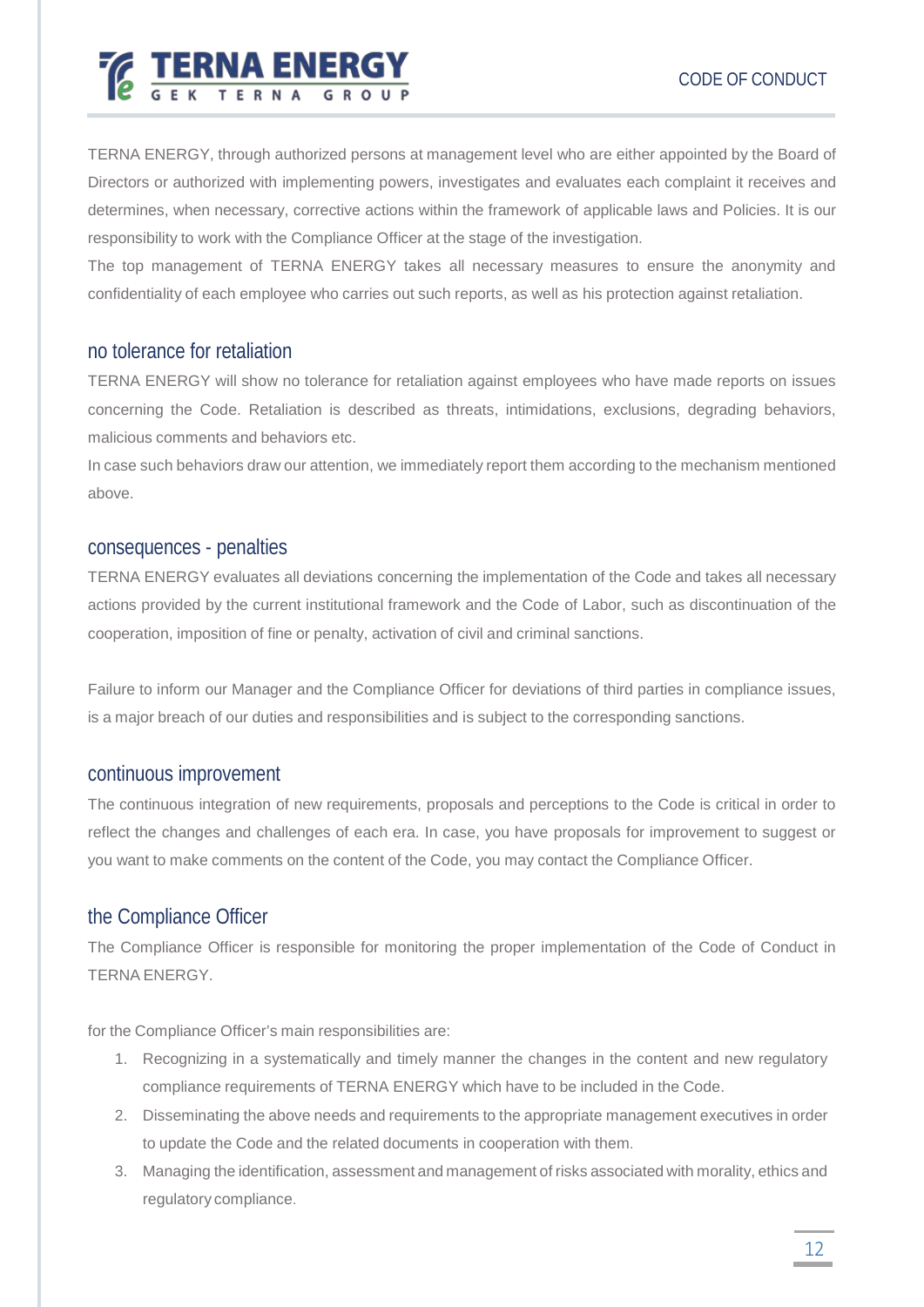4. Advising the top management of TERNA ENERGY on moral and ethical issues and regulatory compliance.

NA ENER

- 5. Monitoring the degree of implementation of the Code and of the related documents across TERNA ENERGY and taking corrective actions.
- 6. Organizing the meetings and training programs about morality, ethics and regulatory compliance to ensure that all relevant personnel are informed and sensitized.
- 7. Developing and implementing procedures for the assessment of information related to complaints about moral, ethical and regulatory compliance e.g. complaints, information from suppliers, personnel etc.
- 8. Defining and monitoring, in cooperation with top management, actions or relevant performance indicators, evaluating their results and determining the appropriate corrective measures.
- 9. Evaluating the Code, the relevant procedures and policies in cooperation with management executives and ensuring continuous improvement.
- 10. Issuing reports regarding the implementation of the Code to Top Management in accordance with the Rules of Procedure.

The Compliance Officer is appointed by the Board of Directors of TERNA ENERGY and refers to Top Management or as stated in the Rules of Procedure.

The duties and responsibilities of the Compliance Officer can be substituted by the Compliance Team of GEK TERNA Group.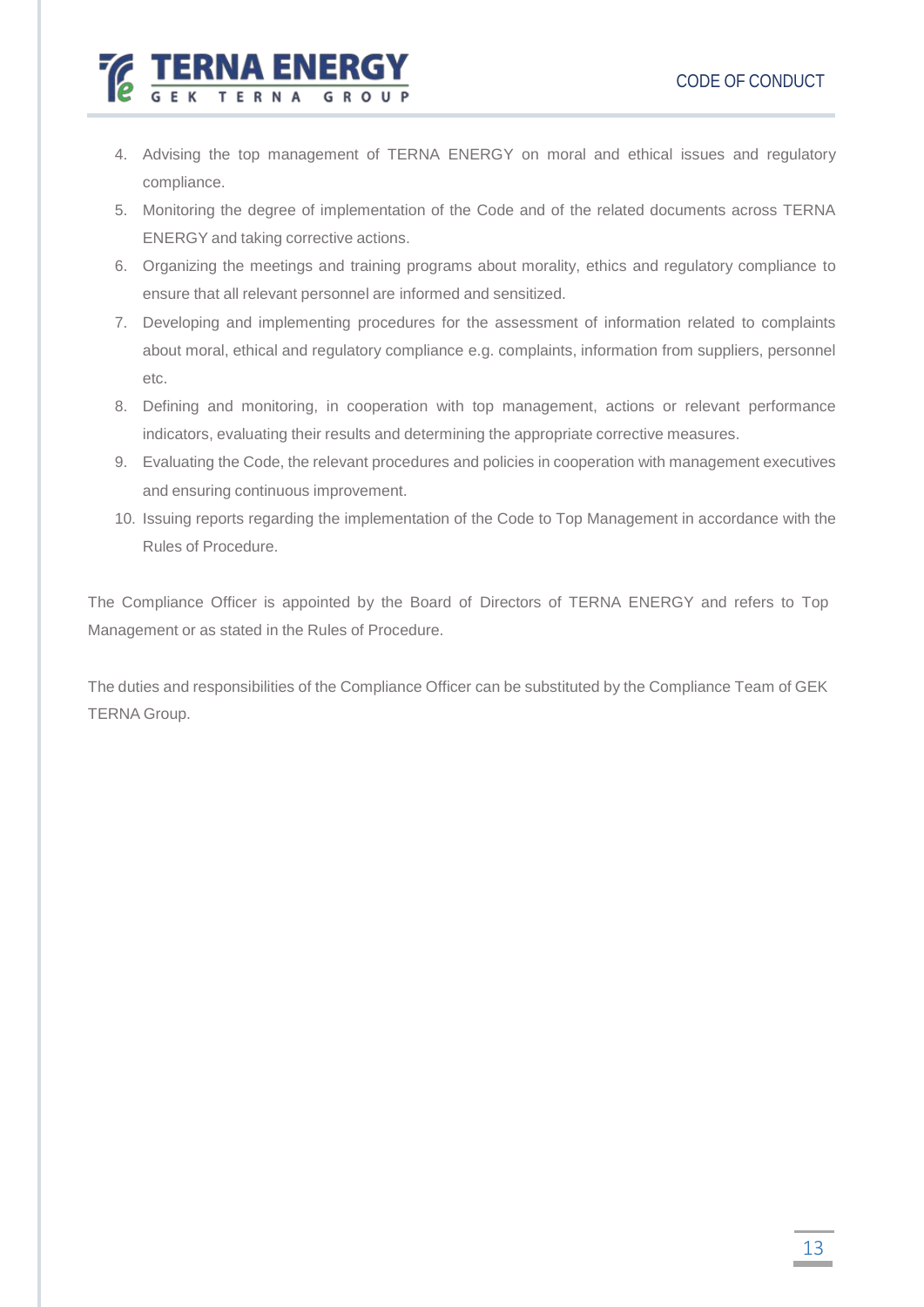

# <span id="page-13-0"></span>our values as part of our strategy

# <span id="page-13-1"></span>vision

Our vision is to be one of the leading Greek companies in the region, specializing in the design, development, construction and operation of large scale, demanding and mainly complex renewable energy projects (wind, hydro, solar, biomass, waste management).

We want to be always proud of our work. We want to achieve the approval of citizens for our works and to be useful for the society through our projects.

We want to offer value to our customers and suppliers through technologically advanced construction projects and to meet the requirements of the most demanding international standards in quality, safety and sustainable development.

To realize our vision we are committed to:

- Constantly striving for the best results in the quality of our projects, contributing to sustainable development.
- **Broadening the scope of our activities.**
- **Constantly progressing our employees.**
- **Providing our employees with a safe working environment.**
- Creating mutually beneficial relationships with our partners and suppliers.
- **Operating in terms of sustainability and respecting the environment.**
- **Providing social work and supporting the communities where we operate in the context of Corporate** Social Responsibility.

### <span id="page-13-2"></span>values

Our values are reflected in five (5) main axes:

- Organization Corporate Culture
- **Customers / Partners / Suppliers**
- **Employees**
- **Society**
- **Environment**

The five (5) axes are presented in the scheme below. The basic principles, observed and advocated by TERNA ENERGY, are analyzed for every axis.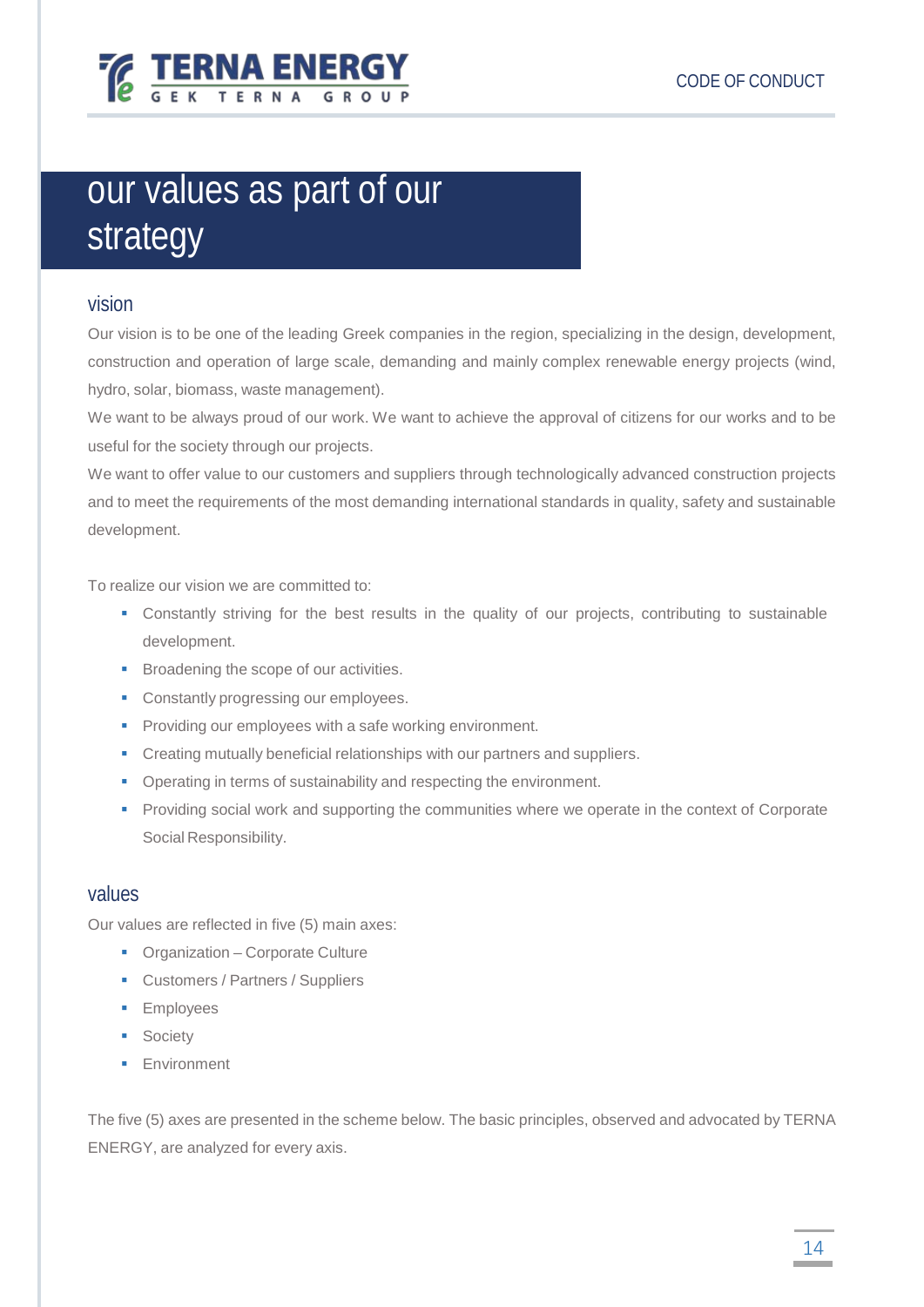



| <b>Organization - Corporate</b><br><b>Culture</b> | Leadership and innovation<br>Integrity and transparency<br><b>Business ethics</b><br><b>Honesty and reliability</b><br>Creation of value for shareholders<br>$\bullet$ .<br>Compliance with legislation<br>Adoption of best international practices<br>$\bullet$ |
|---------------------------------------------------|------------------------------------------------------------------------------------------------------------------------------------------------------------------------------------------------------------------------------------------------------------------|
| <b>Customers / Partners /</b><br><b>Suppliers</b> | Creation of value for partners, customers and suppliers<br>Focus on quality, safety and reliability<br>Honesty and transparency in relationships                                                                                                                 |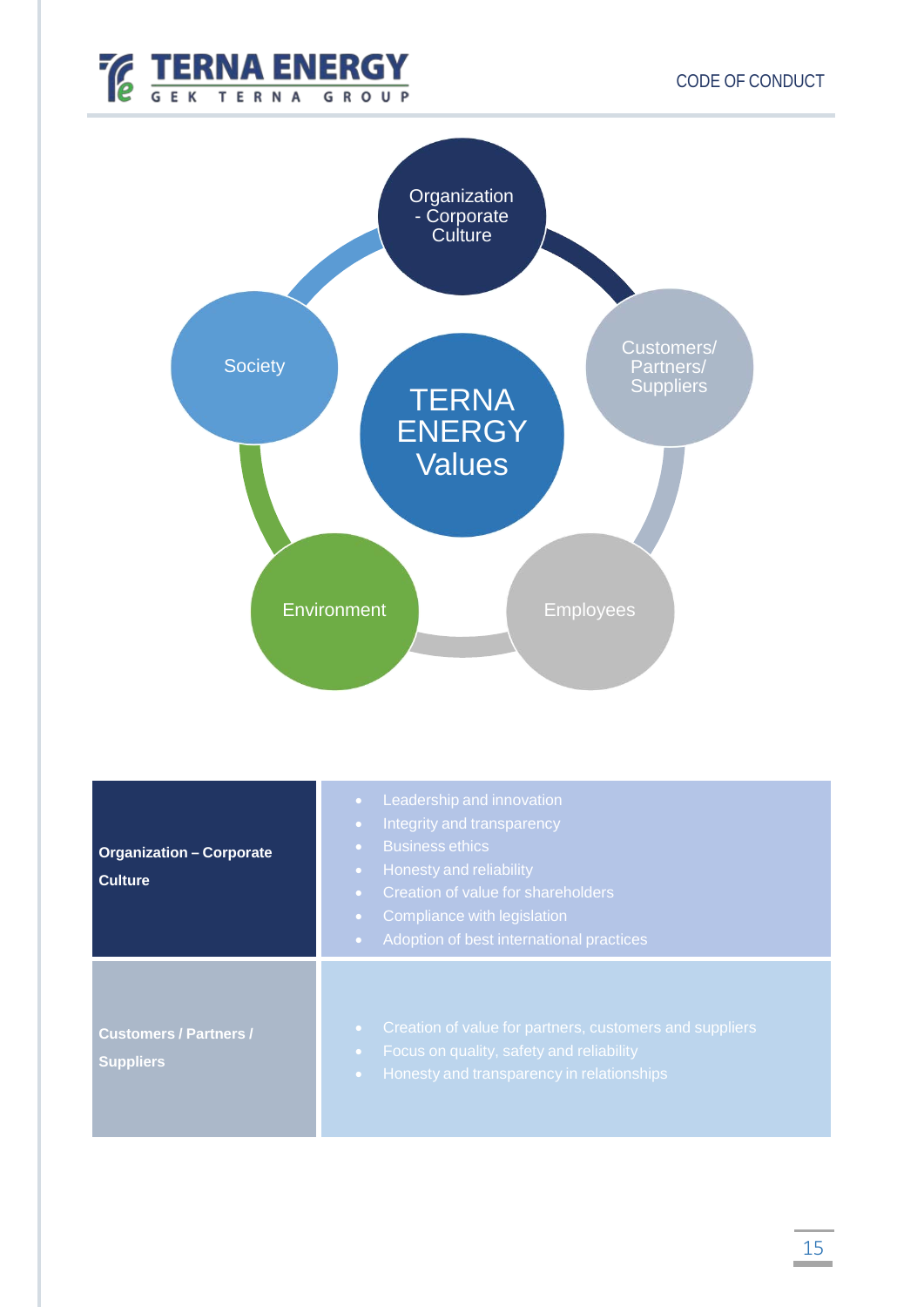

# CODE OF CONDUCT

| <b>Employees</b>   | <b>Investment in Human Resources</b><br>$\bullet$<br>Care for the employees' needs<br>$\bullet$<br>Creation of value for the employees<br>$\bullet$<br>Equal opportunities to all employees with transparency and<br>$\bullet$<br>meritocracy<br>Health and safety at work<br>$\bullet$<br>Definition of a framework to encourage personnel's ongoing training<br>$\bullet$ .<br>and development |
|--------------------|--------------------------------------------------------------------------------------------------------------------------------------------------------------------------------------------------------------------------------------------------------------------------------------------------------------------------------------------------------------------------------------------------|
| <b>Environment</b> | Respect for the environment and sustainable development<br>$\bullet$<br>Proper management of energy resources<br>$\bullet$<br>Reduction in energy-related footprint<br>$\bullet$                                                                                                                                                                                                                 |
| <b>Society</b>     | <b>Respect of local community</b><br>$\bullet$<br>Participation in the development of local community<br>$\bullet$ .<br>Social contribution<br>$\bullet$                                                                                                                                                                                                                                         |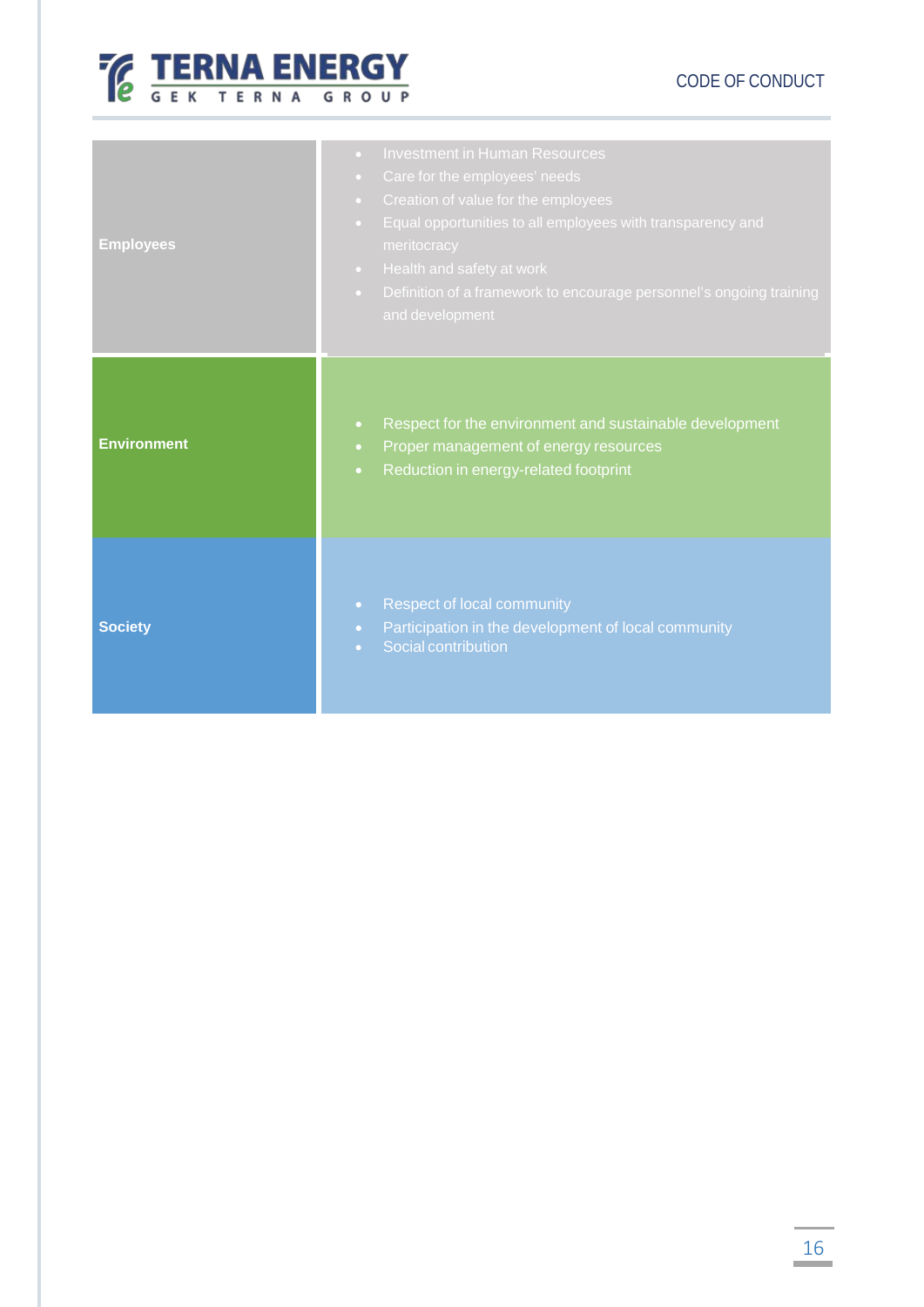

# <span id="page-16-0"></span>our projects

### <span id="page-16-1"></span>our beliefs

Our projects and our activities reflect our values and demonstrate our commitment to business ethics. Therefore, our projects and our activities not only fulfill the needs and the requirements of our customers, but are also a benchmark for quality, safety and reliability.

# <span id="page-16-2"></span>what we apply in everyday life

### <span id="page-16-3"></span>focus on customers' and users' needs

- The specifications and the requirements of our customers are the most important parameters which drive out activities.
- We base our relationships with our customers on transparency, respect, honesty and satisfaction of their needs and expectations.

### <span id="page-16-4"></span>focus on safety, quality and reliability

- We are pioneers and our projects set benchmark in the technical sector for safety, quality and reliability.
- We protect and continuously enrich the business knowledge of TERNA ENERGY, as it constitutes a fundamental asset for its development.

### <span id="page-16-5"></span>using the best international technical practices

 We use the best technical practices. We adopt international standards, gain knowledge and experience from every cooperation and from every project, at local and international level, which we thereafter convey to all our projects in order to continually strengthen the leadership of TERNA ENERGY.

### <span id="page-16-6"></span>compatibility with international standards and regulations

- We ensure compliance with international standards and regulations as well as to the specific requirements of each project.
- We ensure the timeliness access to new international regulations, standards and updates of them and take care to properly integrate them in the business knowledge of TERNA ENERGY.
- We implement the Procedures and Policies of the certified Quality Management System of TERNA ENERGY according to ISO 9001 standard in order to continually improve our efficiency, effectiveness and customer-oriented character of our services and projects.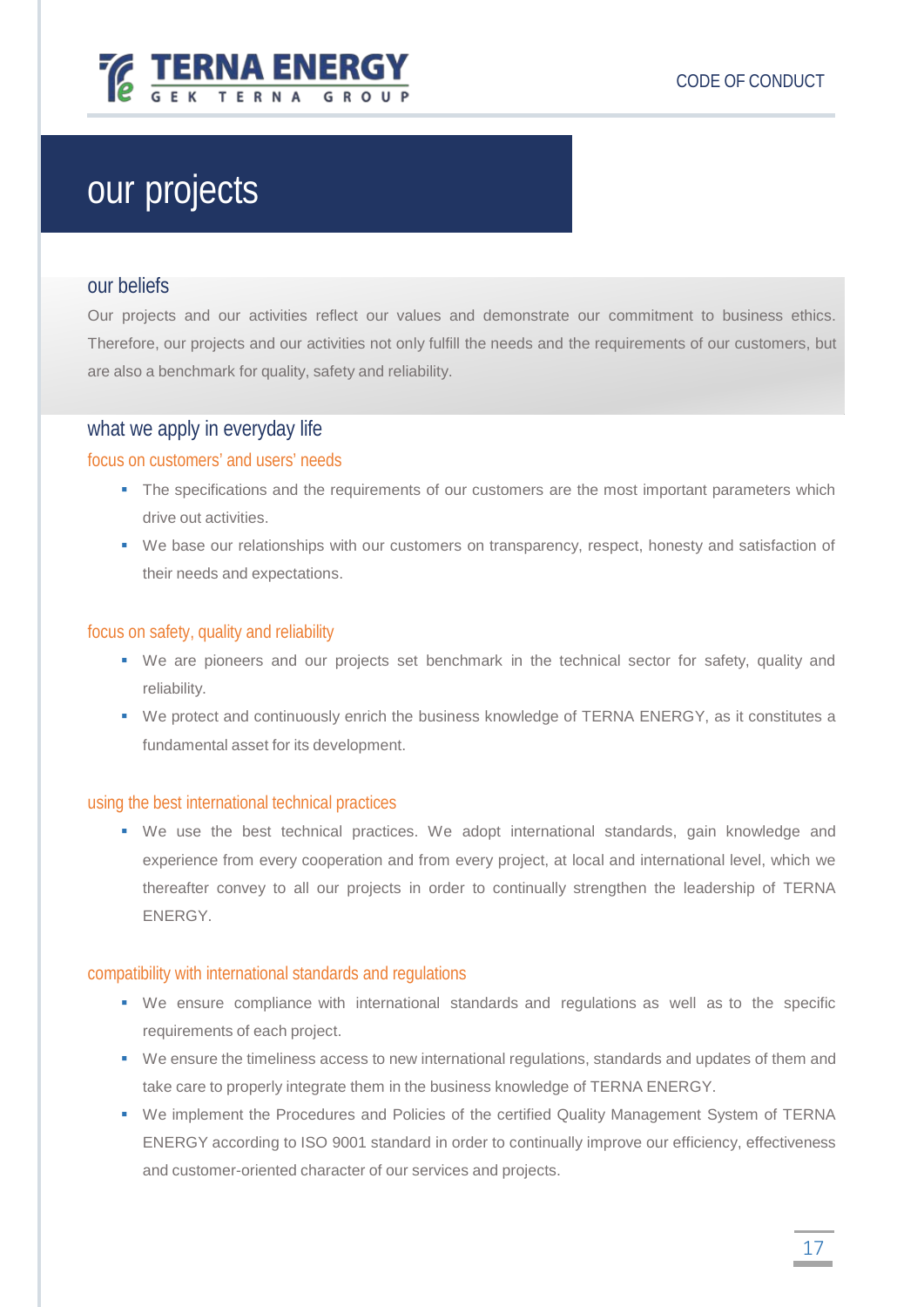

# <span id="page-17-0"></span>our people

# <span id="page-17-1"></span>our beliefs

The people of TERNA ENERGY are the key factor of its success. We have created and constantly improve a working environment characterized by respect, transparency, equal opportunities, justice and security.

# <span id="page-17-2"></span>what we apply in everyday life

## <span id="page-17-3"></span>human rights: diversity, integrity and dignity

- We respect the dignity of every person we work with.
- We respect and protect the diversity of our colleagues, partners and suppliers.
- We do not allow discriminations (racial, religious, social, cultural, political, sexual preference or of any other kind).

### <span id="page-17-4"></span>working relationships and practices

- We base our working relationships on mutual respect, transparency, integrity and justice.
- We create a working environment in which we can express our ideas, beliefs and views.We encourage honest and two-way communication for all matters related to the activities of TERNA ENERGY.
- We do not allow any kind of intimidation, harassment or aggressive behavior in our working environment.
- We apply the procedures and policies that have been developed based on international standards such as SA 8000, regardless of whether or not the relevant certification exists.

### <span id="page-17-5"></span>respect of hierarchy and organization chart

- We adhere to the duties and responsibilities that are assigned to us based on the organizational chart of TERNA ENERGY and the Rules of Procedure, regardless of our position in the hierarchy.
- We systematically inform our managers about our activities, we follow their instructions and directions and facilitate their supervision of the department.
- We do not deny or transfer responsibilities arising from our work to other colleagues.
- In a decision-making process, we take into account the hierarchical structure of TERNA ENERGY, so as to obtain the corresponding approvals and inform senior management. We may not bypass the hierarchy or inform the hierarchy belatedly for operational matters, unless we have consulted in advance our direct supervisor.
- We assign tasks to the existing personnel following the hierarchical structure and the responsibilities provided for per working position, without bypassing intermediate positions of the organizational chart.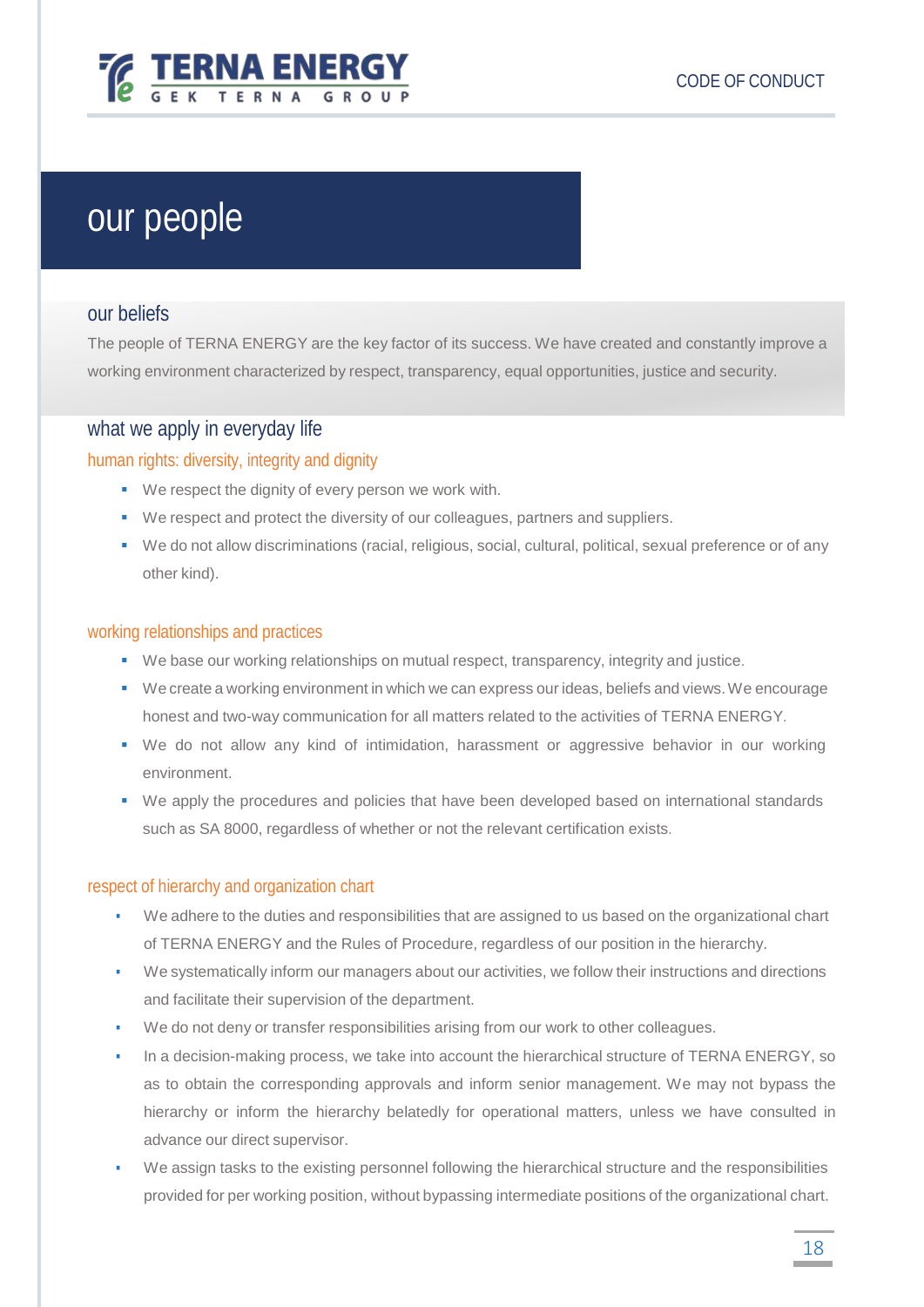Upon receiving approval, we take into account responsibilities of other departments beyond the one to which we belong, respecting the organizational chart of the Company.

### <span id="page-18-0"></span>equal opportunites

- We provide equal opportunities to all employees. All actions related to employees, such as promotions, layoffs, wages, transfers to other departments, participation in groups etc., are based exclusively on merit criteria related to performance, abilities, efficiency, effectiveness and competence of each employee.
- **Each one of us must behave with justice and respect towards colleagues, partners and suppliers and** should not exclude them from the procedures of TERNA ENERGY, provided they meet the requirements and conditions for cooperation.

### <span id="page-18-1"></span>harassment at workplace

Based on the definition given in the "Definitions" chapter of the Code, we indicatively do not allow the following:

- **Jokes of any kind, when such behavior might be uncomfortable for a colleague.**
- Sending material of any content (photographs, videos, text) which might offend or embarrass a colleague.
- Comments with sexual content.
- Coercions of sexual relationships.

**TERNA ENERG** 

### <span id="page-18-2"></span>employees' health and safety

- We provide a working environment based on the international health and safety standards.
- We implement Policies, Procedures and Work Instructions which comply with legislation and international standards and are included in the certified Health and Safety Management System of TERNA ENERGY according to OHSAS 18001.
- We have Safety Technicians and Occupational Physicians at all workplaces and construction sites, as provided by law.
- We adhere to all safety rules and actively participate in the prevention of accidents.
- We take care for the health and safety of all employees regardless of whether or not they belong to TERNA ENERGY, suppliers or partners.
- We stop the works if the personnel which executes them, does not have the proper performance due to lack of sleep, alcohol consumption, use of substances etc.
- We are aware of the emergency plans and actively participate in the relevant exercises.
- We do not execute works for which we do not have the necessary equipment, skills or have not been trained properly.
- We keep ourselves informed and actively participate in health and safety trainings.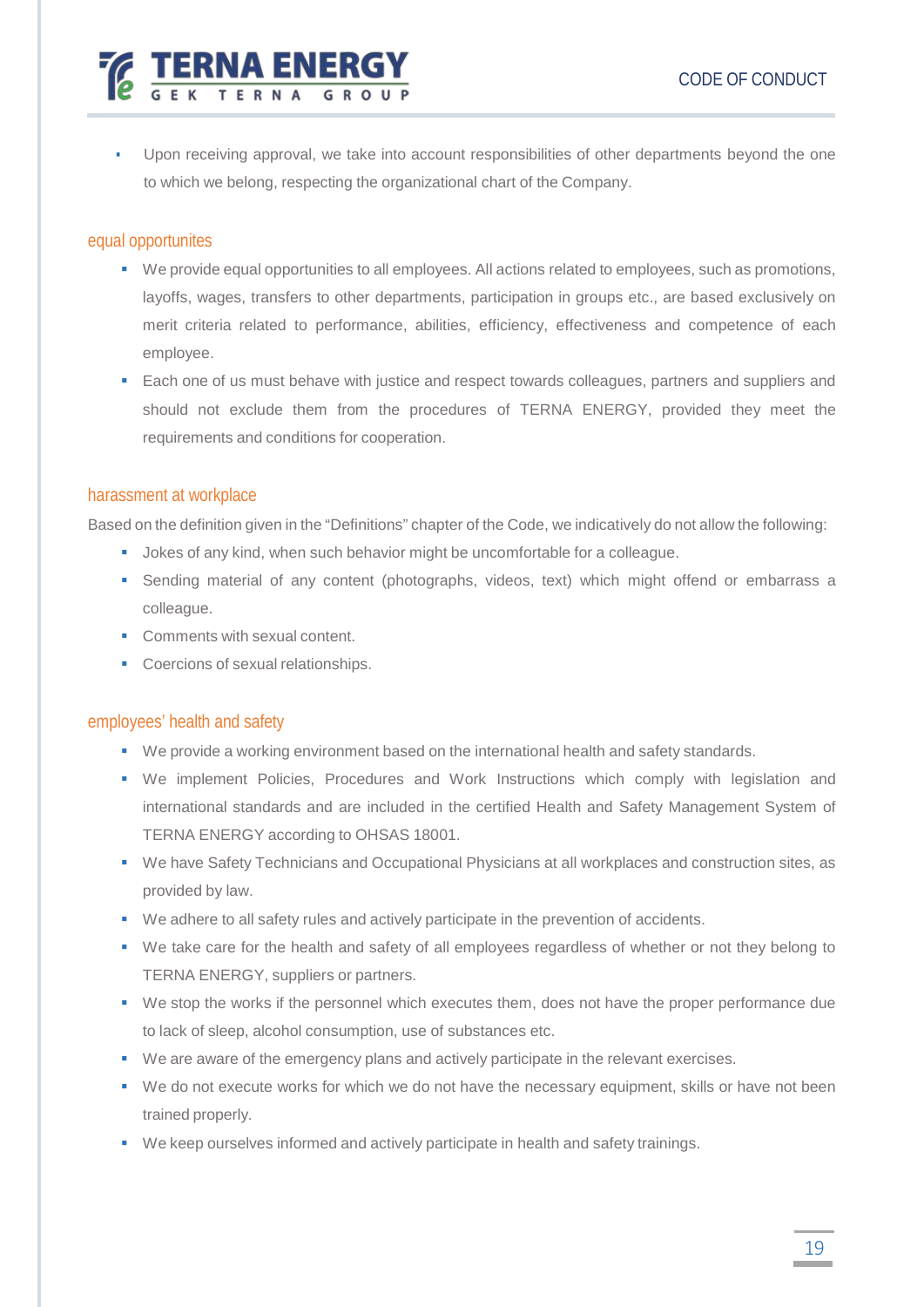

- We immediately inform the Safety Technician if we become aware of an accident, an injury, a near miss or any violation of health and safety procedures. We never assume that the report will be made by another colleague.
- **TERNA ENERGY ensures the appropriateness of buildings, infrastructure and equipment used to its** projects.
- **TERNA ENERGY trains its personnel on first aid issues.**
- **TERNA ENERGY** is committed to continuously improving the Health and Safety Management System.
- **TERNA ENERGY monitors the compliance with health and safety rules in all facilities and activity** areas by all employees, partners and suppliers.

### <span id="page-19-0"></span>conflict of interests

- Conflict of interest exists when the objectivity of our decisions in the activities of TERNA ENERGY might be affected because of personal interests or activities. Exemplary cases:
	- o A relative, up to second degree, of a member of TERNA ENERGY personnel that participates in the management decision making, has a position of responsibility in a competitor, supplier or partner of TERNA ENERGY.
	- o A relative, up to first degree, of a member of TERNA ENERGY personnel that participates in the management decision making, has a position of responsibility in a Public Organization related directly or indirectly to the activities of TERNA ENERGY.
	- o We affect the reputation of TERNA ENERGY negatively through our actions.
	- o Act or work competitively against the interests of TERNA ENERGY.
	- o We create relationships between colleagues in order to influence issues concerning salary increases, promotions etc.
	- o We participate, after special permission from TERNA ENERGY's General Assembly, as members of Board of Directors of other companies, apart from associated or related companies of the GEK TERNA Group, which have same or similar scope of interest with TERNA ENERGY.
- We do not engage in any way in activities which may conflict with the interests of TERNA ENERGY.
- We immediately inform the Compliance Officer in case we believe that our actions may harm the interests of TERNA ENERGY and especially when we are engaged in incidents of conflict of interests.
- In case TERNA ENERGY assigns us to represent the Company, a customer or a partner, we ensure that we always act according to the interests of the Company.
- It is prohibited to promise or make agreements with customers, suppliers or partners when we do not have the corresponding authorization from TERNA ENERGY.

## <span id="page-19-1"></span>relations with political parties

- Politicization and involvement in political parties is allowed.
- **It is strictly prohibited:** 
	- o To associate the activities of TERNA ENERGY with any political party in any way.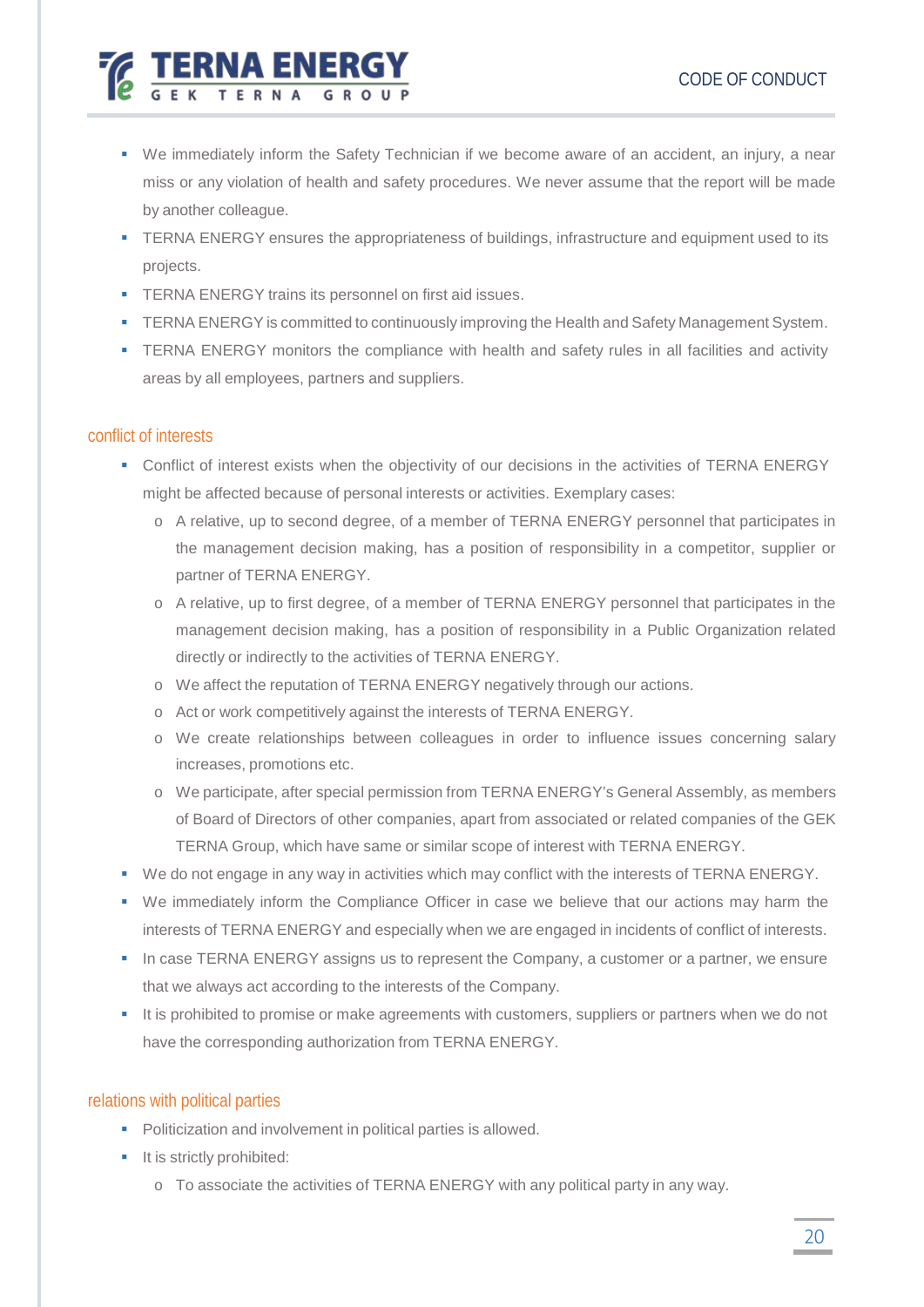

- o To promote programs of political parties through the activities of TERNA ENERGY.
- In case we or a relative of ours up to the first degree is a member of the Parliament or the Government, we send written information to the Compliance Officer.

### <span id="page-20-0"></span>personal data

- We manage, store and process personal data in accordance with Greek and international legislation and only when it is necessary for our business.
- We implement the appropriate technical and organizational measures to ensure the confidentiality, availability and integrity of personal data of our colleagues, customers and partners.
- We cooperate with the Personal Data Protection Authority for all relevant issues in accordance with law and in case of any violation we inform the Authority and the data owners.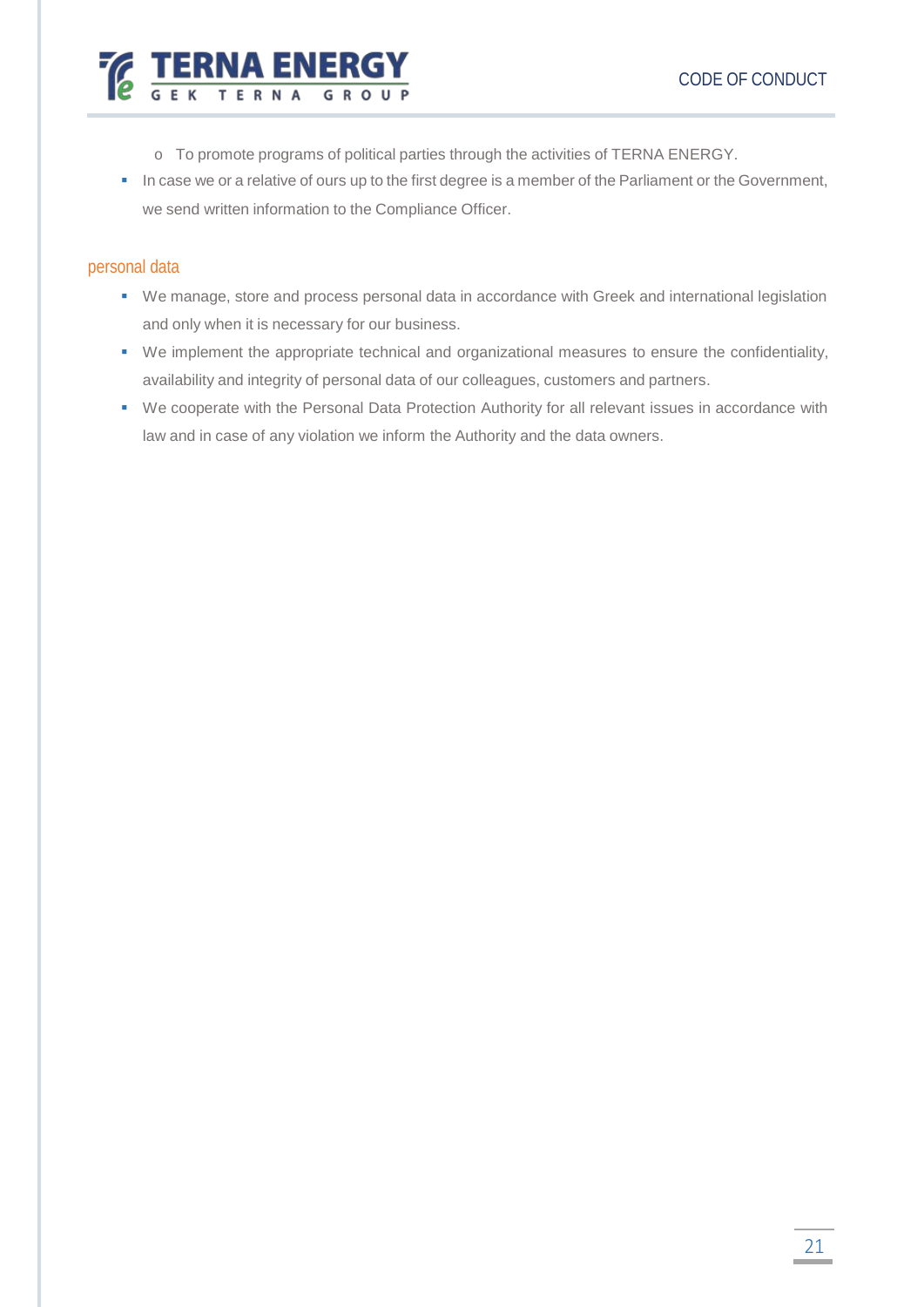

# <span id="page-21-0"></span>our customers

### <span id="page-21-1"></span>our beliefs

We create long-term relationship with our customers based on trust, since customers are the main purpose of TERNA ENERGY's existence. For this reason, our projects are characterized by quality, safety and reliability and our relationships with customers are characterized by transparency, honesty and ethical values.

# <span id="page-21-2"></span>what we apply in everyday life

### <span id="page-21-3"></span>healthy competition

- We ensure that all our activities are conducted on the basis of healthy competition and the relevant legislation, knowing that any infringement affects the reputation of TERNA ENERGY and may cause significant economic penalties.
- We conduct training programs or updates and systematically monitor the implementation of policies related to healthy competition.
- We do not behave in any way that could be considered as unfair competition, since violation of the relevant legislation entails immediate suspension of cooperation with TERNA ENERGY and leads to the legal sanctions provided for.
- We do not disseminate confidential information of TERNA ENERGY such as financial offers, price lists, contracts, business knowledge, collaborations with partners and suppliers.
- We do not make agreements on prices, offers or share markets with competitors.
- We do not try to elicit information from competitors or customers which could affect competition.
- We monitor broader market for healthy competition issues related to our competitors or partners, and inform the Compliance Officer if any deviation is detected.
- We consult the Compliance Officer about any doubt or suspicion that we have, on activities that may violate the rules of healthy competition.
- We ensure that associations in which we participate, even the ones created for the needs of a specific project, comply with the regulations and the relevant legislation on healthy competition.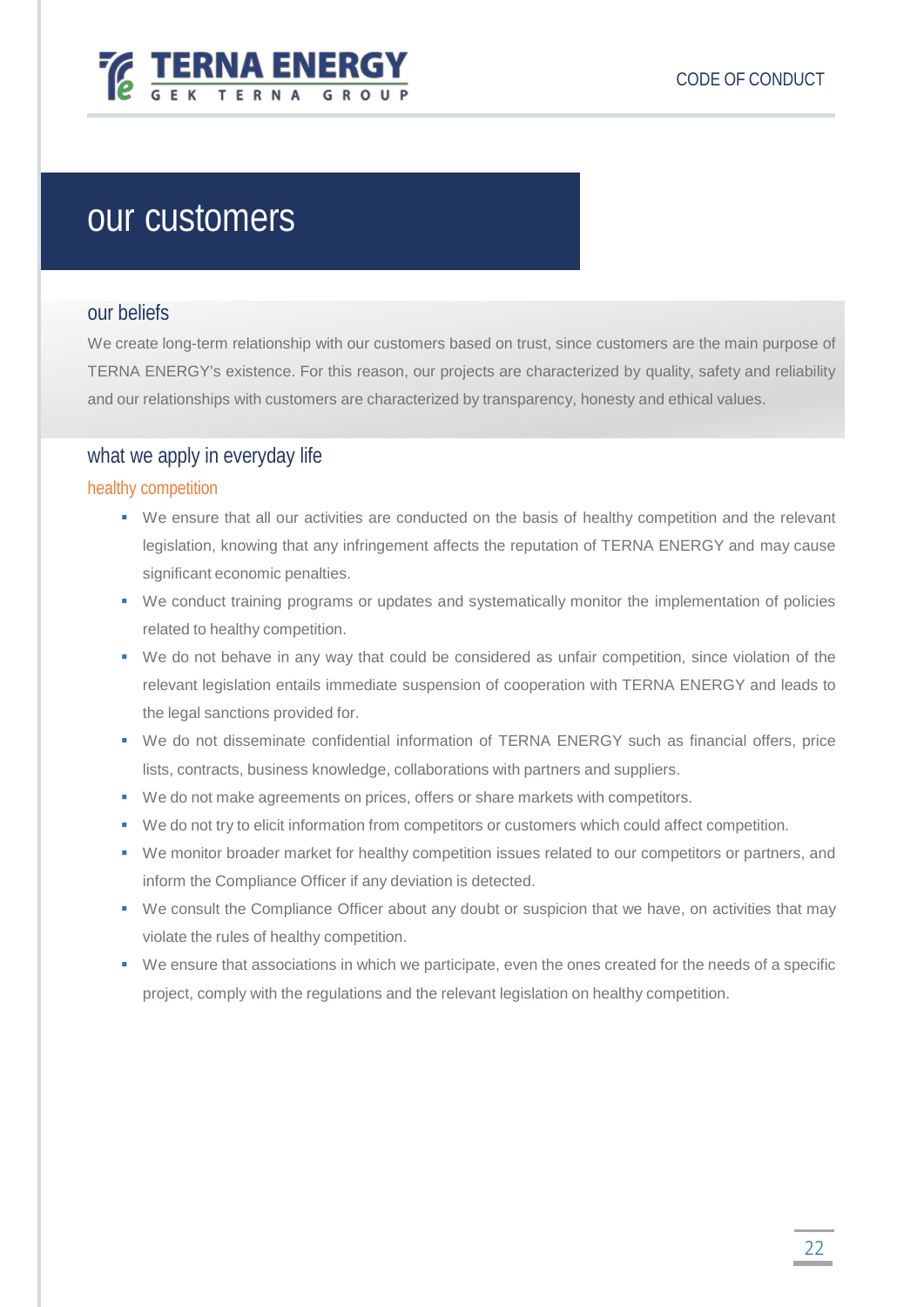# **EXAMPLE TERNA ENERG**

# <span id="page-22-0"></span>honesty

- We develop and create lasting relationships with our customers through transparency and honesty.
- Keeping our promises and the integrity of our actions are basic principles in our relationships with customers.

# <span id="page-22-1"></span>gifts, meetings, sponsorships and donations

- We comply with the relevant policies about gifts, meetings, sponsorships and donations to customers, suppliers, partners and local community. Gifts should be non-monetary and of small value within the framework of professional practices.
- We are not allowed to accept or receive monetary gifts.
- In case we receive a gift which is not within the ceremonial or social act and our relevant Policy, we immediately return it and inform the Compliance Officer.
- Sponsorships and donations are made only in the context of TERNA ENERGY's social policy, its contribution to local community and its CSR actions.
- The Compliance Officer is always available to answer questions or provide clarifications on the issues mentioned above.

# <span id="page-22-2"></span>prevention of corruption and bribery

- We do not offer, do not promise and do not provide any kind of good, monetary or not, to public officials, public institutions, regulatory organizations or individuals in order to serve the objectives of TERNA ENERGY, such as obtain favorable treatment in a license or regulatory approval, sign a contract or a tax return, process an application in a faster way.
- **Correspondingly, we do not accept, do not ask for or receive any kind of good, monetary or not from** any third party, e.g. in order to serve the interests of suppliers, partners, competitors or even colleagues.
- The prohibitions mentioned above apply to all our partners and especially to those who act on our behalf or represent us in any way. We evaluate our partners on their ability to comply with those principles apart from other criteria used to the relevant procedure.
- **TERNA ENERGY develops where appropriate and after conducting a risk assessment, specific control** measures in all of its activities in order to prevent and avoid corruption and bribery actions.
- We strictly apply the above principles, measures, procedures and policies in order to prevent corruption and bribery. Our relations and our communication with public officials, public authorities, contractors, partners and suppliers are distinguished by transparency based on the communication protocol provided for and the specified procedures.
- We apply due diligence procedure for special cases evaluated as dangerous to ensure compliance with the principles above.
- We actively participate in trainings conducted for corruption and bribery issues.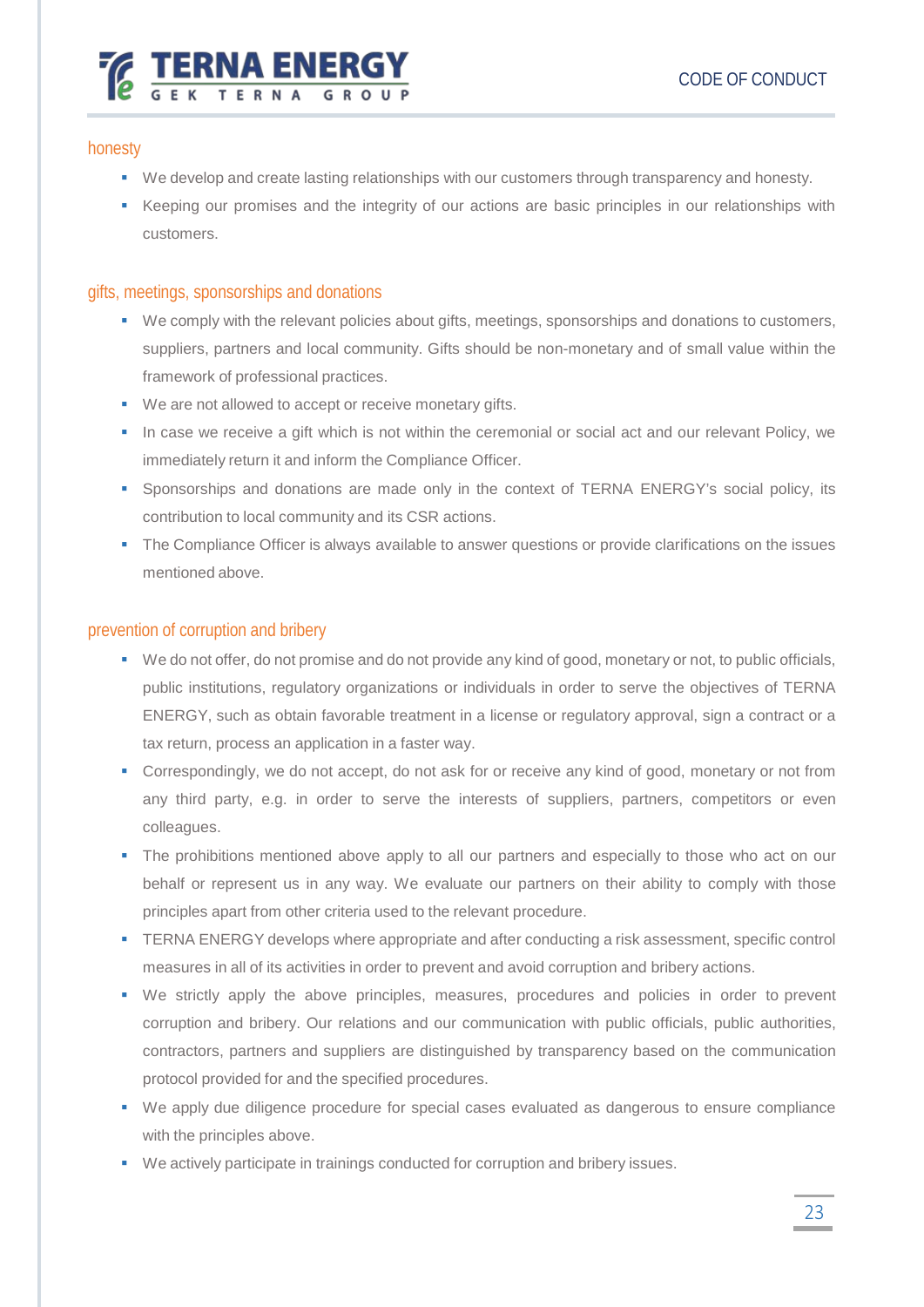

- We immediately inform the Compliance Officer in case we have suspicions or doubts about an incident of corruption or bribery.
- **TERNA ENERGY conducts audits to determine the implementation of measures, procedures and** policies against corruption and bribery. We must all actively participate in these audits, encourage and facilitate the inspectors and preserve the confidentiality of information.
- TERNA ENERGY investigates all complaints and suspicions based on a specified independent mechanism. If actions of corruption or bribery are revealed, they are penalized with termination of cooperation with TERNA ENERGY and might result in civil and criminal sanctions.
- We actively participate in the investigation of such cases, encourage and facilitate the process and preserve the confidentiality of information.
- **Any member of the Company's personnel is entitled to not perform their employment duties, in case** it is confirmed, in a justified and objective manner, that the necessary measures against corruption and bribery have not been taken in their employment sector or in case of suspected deviations from the applicable policies and procedures.
- **TERNA ENERGY intends to monitor corruption and bribery issues using performance indicators and** to re-evaluate measures, procedures and policies at the highest management level.

## <span id="page-23-0"></span>prevention of money laundering

- If there is evidence of money laundering related to a partner, we inform the Compliance Officer, ask for more information and proceed to take additional measures before the beginning of any cooperation.
- If evidence or suspicions of money laundering arise for an active partner (concerning a transaction or an activity), we inform the Compliance Officer, ask for more information and proceed to take appropriate measures which might include immediate discontinuation of the cooperation.
- Non-compliance with the above rules and principles as well as with the anti-corruption procedures and policies of TERNA ENERGY might result not only in administrative consequences and termination of cooperation with TERNA ENERGY but also in criminal sanctions.

### <span id="page-23-1"></span>communication and public relations

- We are committed to performing corporate communication transparently. Public relations are performed by the competent managers of TERNA ENERGY having the corresponding authorization.
- We provide corporate information to the public, mass media, investors, social media etc. only if we are officially authorized by TERNA ENERGY.
- The information we share in corporate communication and in public relations must be accurate, true and approved by the relevant executive managers before being shared, as defined in the Rules of Procedure.
- Our participation in exhibitions, public debates and conferences should take place only after the necessary approvals in order to secure the interests of TERNA ENERGY and of our customers.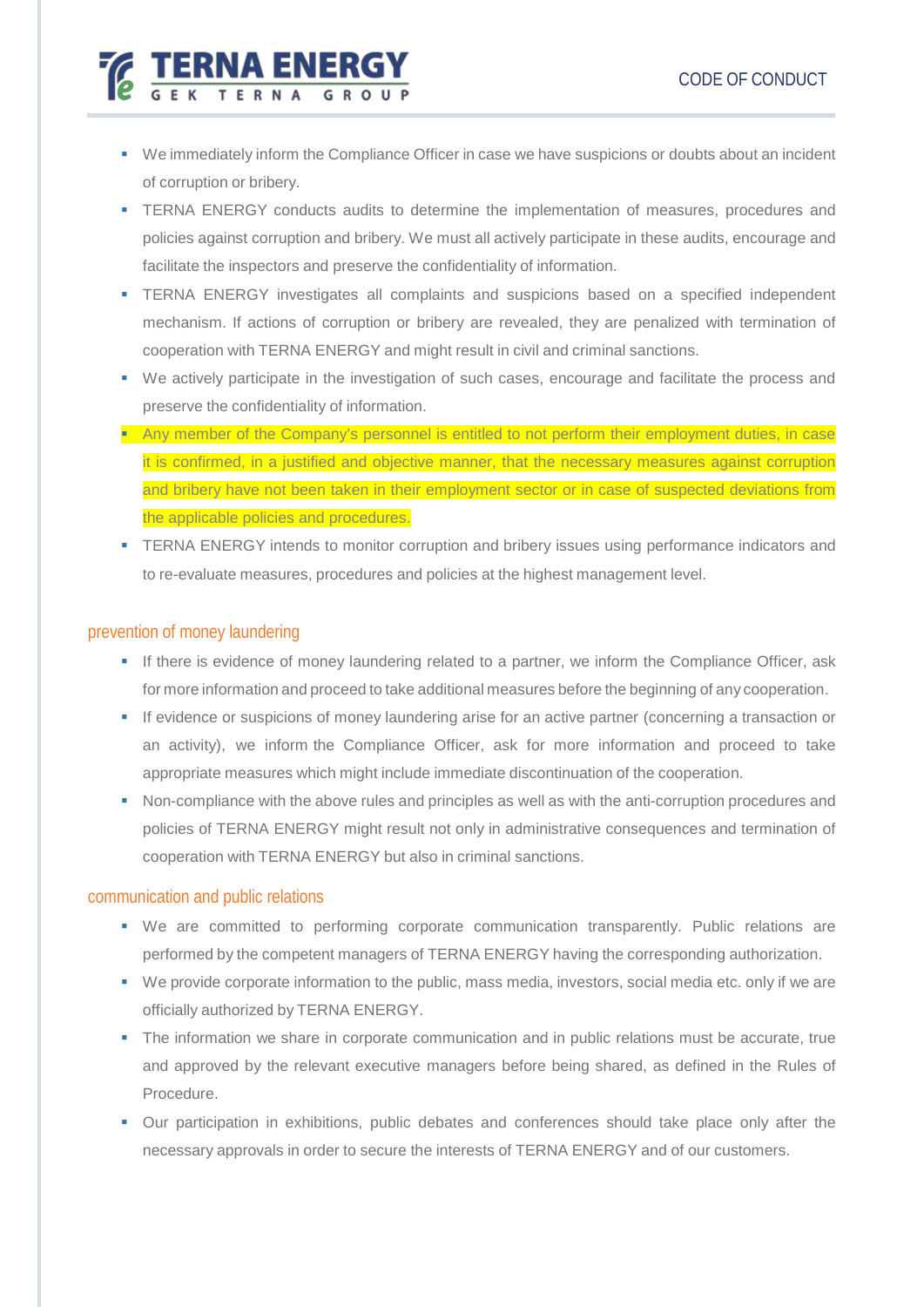## <span id="page-24-0"></span>corporate image

 We are committed to preserving a single corporate image in our internal and external communication based on the requirements and specifications of the Code or the Brand Manual or the internal policies. Communication includes physical means (e.g. letters, promotional material) and electronic means (e.g.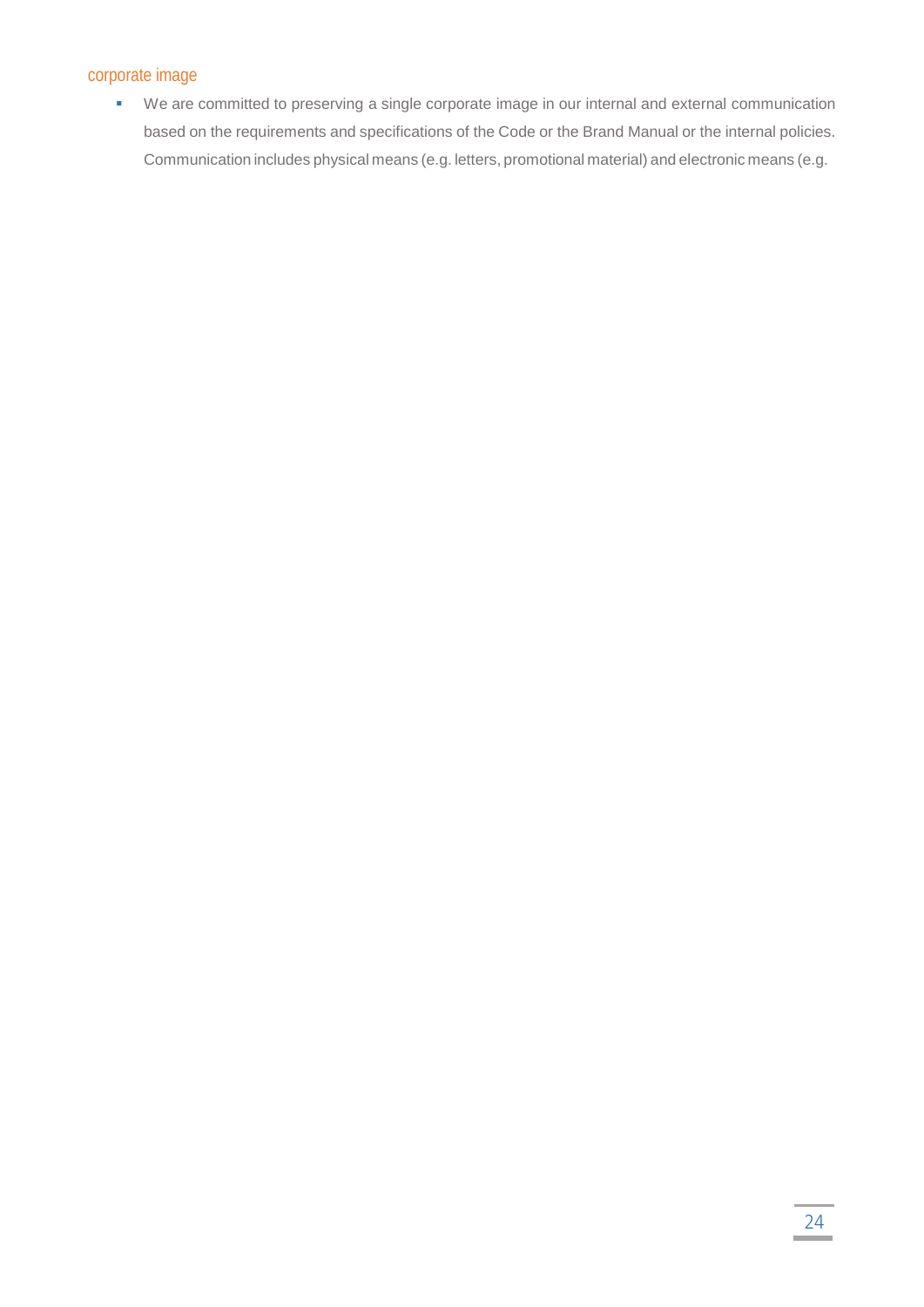emails, electronic signatures, corporate presentations). The above commitment concerns written (e.g. letters, promotional material) or electronic communication (e.g. email, electronic signature, corporate presentations).

- We do not use physical or electronical means of communications which contain TERNA ENERGY's logo in order to express personal opinions or activities.
- **•** Our clothing and our general appearance at the workplace must:

ERNA ENER

- o Follow the common rules established by TERNA ENERGY's culture, the health and safety management system which is applied and depending on the working place.
- o Reflect TERNA ENERGY's voluntary commitments and corporate image towards customers, partners, suppliers and local community.
- o Be in any case aesthetically decent and within commonly accepted rules of conduct and ethics, especially during meetings with external partners, with Bodies and Public Authorities or during workshops, conferences, seminars accepting that we are all an integral part of the public image of TERNA ENERGY.
- It is not aesthetically acceptable to wear sportswear, flip flops, short pants, clothes which are revealing, or clothes with inappropriate messages or advertisements of competing companies.
- The Head of each department may determine additional requirements depending on the activities of his/her responsibility area.
- **The security personnel of buildings and facilities is required to wear clothing and equipment as defined** by the applicable legislation.
- The personnel of the cleaning, maintenance and catering services is required to wear clothing, as defined by the applicable law, aesthetically acceptable and in cooperation with the Human Resources and Administration department.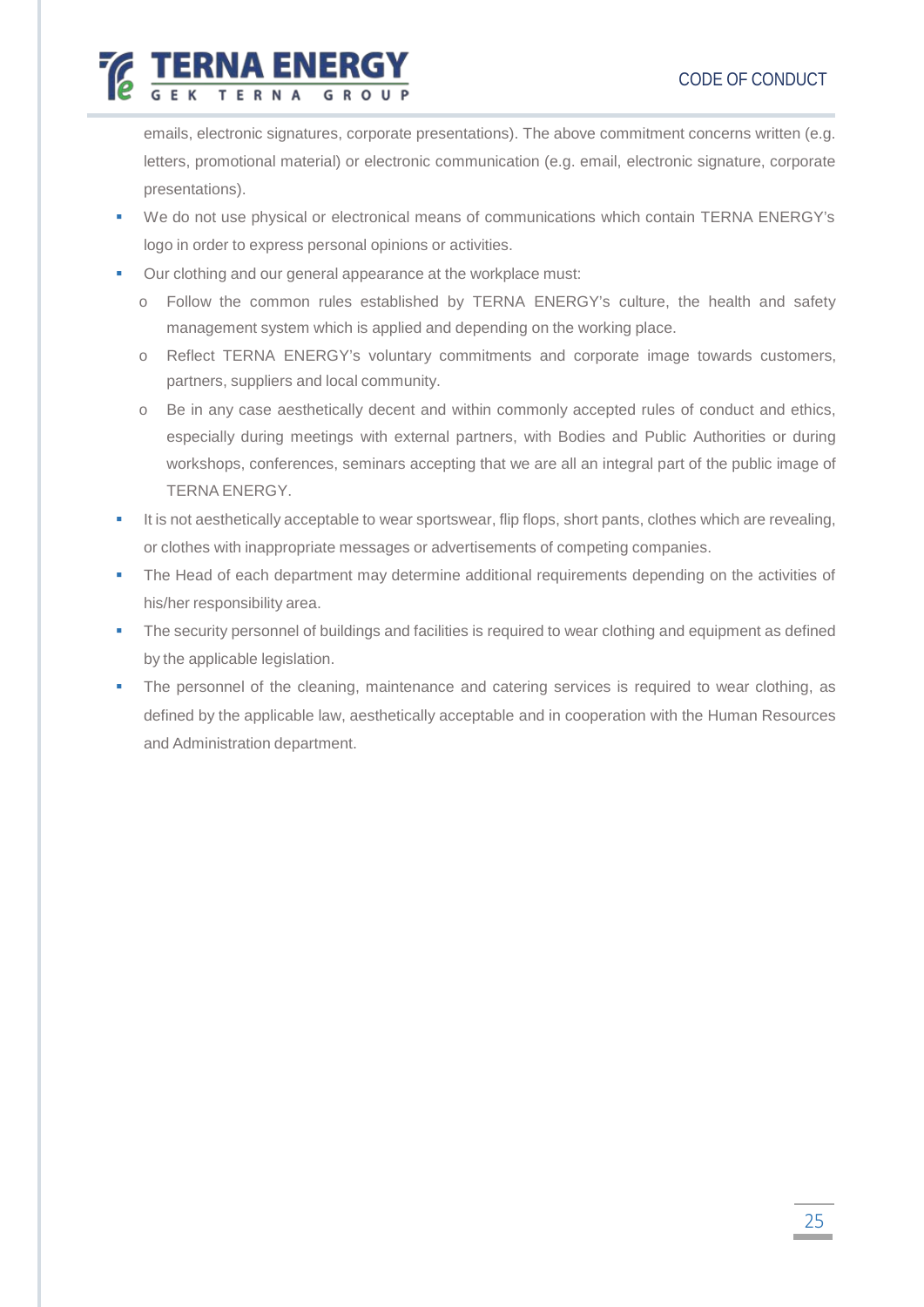

# <span id="page-26-0"></span>our partners

### <span id="page-26-1"></span>our beliefs

Our partners are an important parameter for the sustainable development of TERNA ENERGY and its operation with business ethics. Our partners affect in many cases the outcome of our work as well as our corporate image and reputation. TERNA ENERGY wants all relationships with its partners to be transparent and mutually beneficial in order to ensure healthy and long-term cooperation.

## <span id="page-26-2"></span>what we apply in everyday life

### <span id="page-26-3"></span>shareholders and investors

- Our relationships with shareholders and investors are based on transparency, trust and integrity through the institutionalized control mechanisms and procedures of TERNA ENERGY.
- We know and respect the rights of shareholders and investors as well as our responsibilities towards them.
- We ensure that reports are accurate and complete.
- We communicate reports on time and with the appropriate communication protocol.
- We ensure effective and on time information as well as assistance on the lawful pursuit of shareholders'rights.

### <span id="page-26-4"></span>partners

- Our relationships with partners must be based on transparency, trust and mutual respect.
- We communicate the Code to our partners before the beginning of our cooperation and provide the necessary clarifications wherever required.
- We monitor their compliance with the Principles of the Code. Any deviations that may draw our attention should be communicated directly to the Compliance Officer.
- When creating joint ventures or partnerships, we take into account the core principles of the Code of Conduct in order to include them in the joint venture's or partnership's united Code. We ensure that the joint venture's or partnership's united Code does not conflict with the Code of TERNA ENERGY.
- In case our partners apply their own Code of Conduct, it is TERNA ENERGY's responsibility to check or ensure that it meets the requirements of this Code.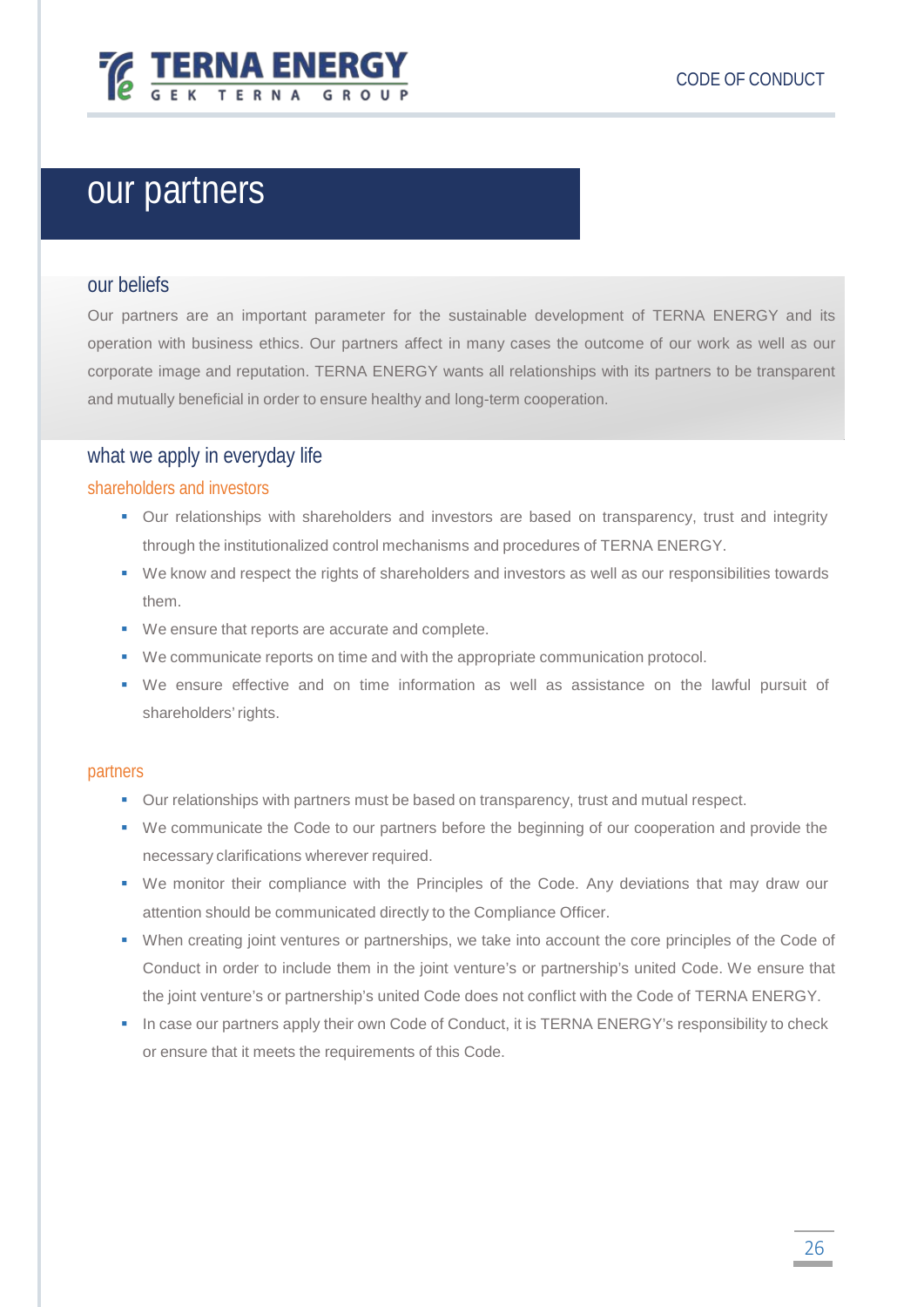

### <span id="page-27-0"></span>partners and suppliers

- We comply with all the rules of healthy competition and we do not operate selectively or with exclusions to our partners and suppliers.
- We inform the partners and suppliers of TERNA ENERGY before the beginning of our cooperation about the existence of the Code on the Company's website and give the necessary clarifications where required.
- We ensure that our partners have accepted the Code before our cooperation begins.
- Our relationships with our partners and suppliers must be transparent, impartial, respectful of contractual obligations and mutually beneficial.
- It is our responsibility to ask our partners and suppliers to comply with the Code. Any deviations that may draw our attention should be communicated directly to the Compliance Officer.

### <span id="page-27-1"></span>selection and continuous evaluation based on strict criteria

- We follow the Rules of Procedure as well as the procedures of TERNA ENERGY for the selection of suppliers and partners.
- Our choice is based on defined merit criteria in order to secure the interests of TERNA ENERGY and our customers. The criteria should cover issues such as quality of products or services provided, consistency and customer care, compliance with health and safety rules, business knowledge, reliability, adequacy, compliance with regulatory requirements, compliance with the principles of this Code etc., and take into account any existing evaluation from previous cooperation.
- We do not select partners or suppliers based on personal criteria or self-interests.
- We inform the Compliance Officer in case a member of Management who is involved in suppliers' and partners' selection, has a relative up to second degree, in a position of responsibility in a supplier or partner.

### <span id="page-27-2"></span>transparency to the transactions between companies of the Group to which TERNA ENERGY belongs.

- We implement objective economic and business criteria for the transactions between the Group's companies, as defined by the applicable legislation, in the light of transparency and non-discrimination, subject to the rules of healthy competition.
- We disclose the transactions to the competent bodies of the Group and to the competent authorities where this is required by law.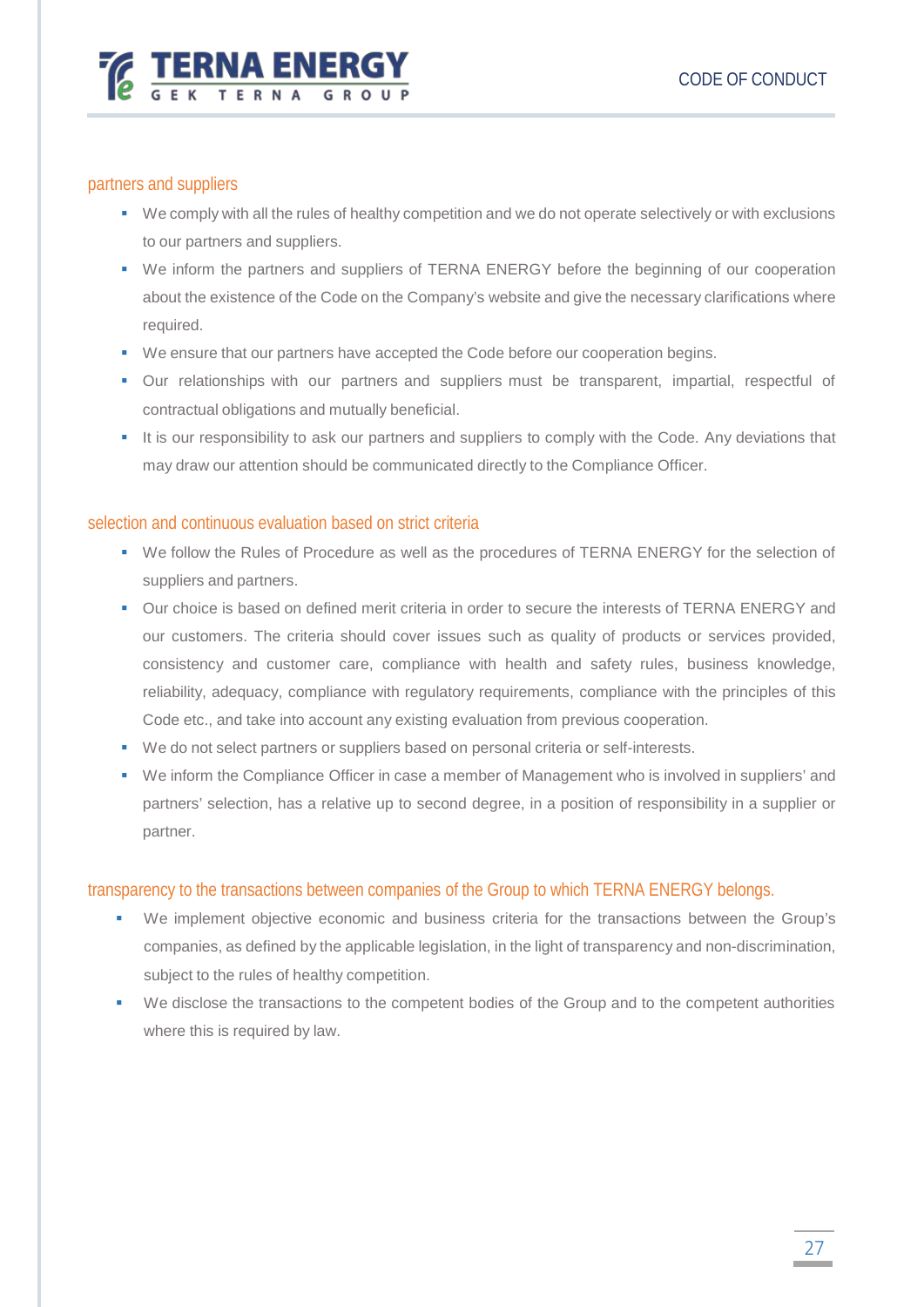

# <span id="page-28-0"></span>local authorities and the society

## <span id="page-28-1"></span>our beliefs

TERNA ENERGY treats local communities with respect since they are considered to be an important factor in the success of its projects. It is TERNA ENERGY's policy to develop and maintain mutually beneficial relationships with them.

# <span id="page-28-2"></span>what we apply in everyday life

### <span id="page-28-3"></span>participation of local community

- Wherever possible, we cooperate with employees and suppliers from local community for the TERNA ENERGY's activities.
- Our relations with local community must be governed by transparency, honesty and trust and should not be based on personal benefit or self-interest.

## <span id="page-28-4"></span>communication with local community and contribution to local development and economy

- We perform our communication with local community through official and institutionalized local government bodies.
- Our communication is transparent and in accordance with protocols and communication policies.
- We implement the procedures and responsibilities provided by the Rules of Procedure of TERNA ENERGY regarding our communication with local authorities.
- Our target is to positively contribute to local communities, where TERNA ENERGY operates, and to support actions that promote standards of living and infrastructure.
- We realize projects of public interest in accordance with the needs of local community, following the procedures described by the Rules of Procedure.
- We perform our social policy activities considering the Corporate Social Responsibility program implemented by TERNA ENERGY.
- We perform the activities of TERNA ENERGY in such a way that the impact on local communities is limited.
- We respect the diversity, the customs, the traditions and the culture of local communities in all areas of TERNA ENERGY's activity.
- We participate wherever possible, in working groups, associations or conferences in order to address and resolve the problems of local community.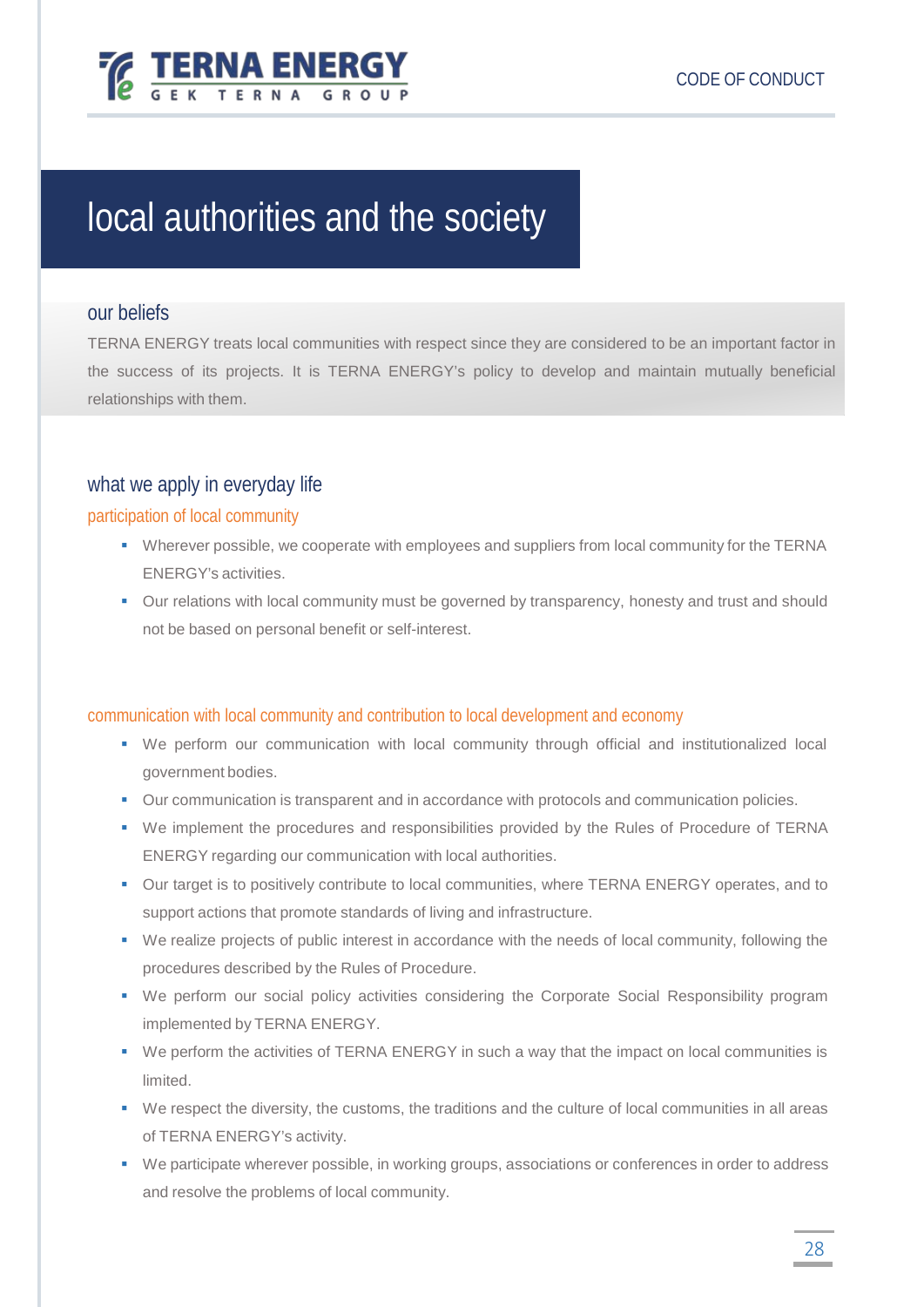

**In case of emergency situations affecting the region, we provide support to local community, where** possible.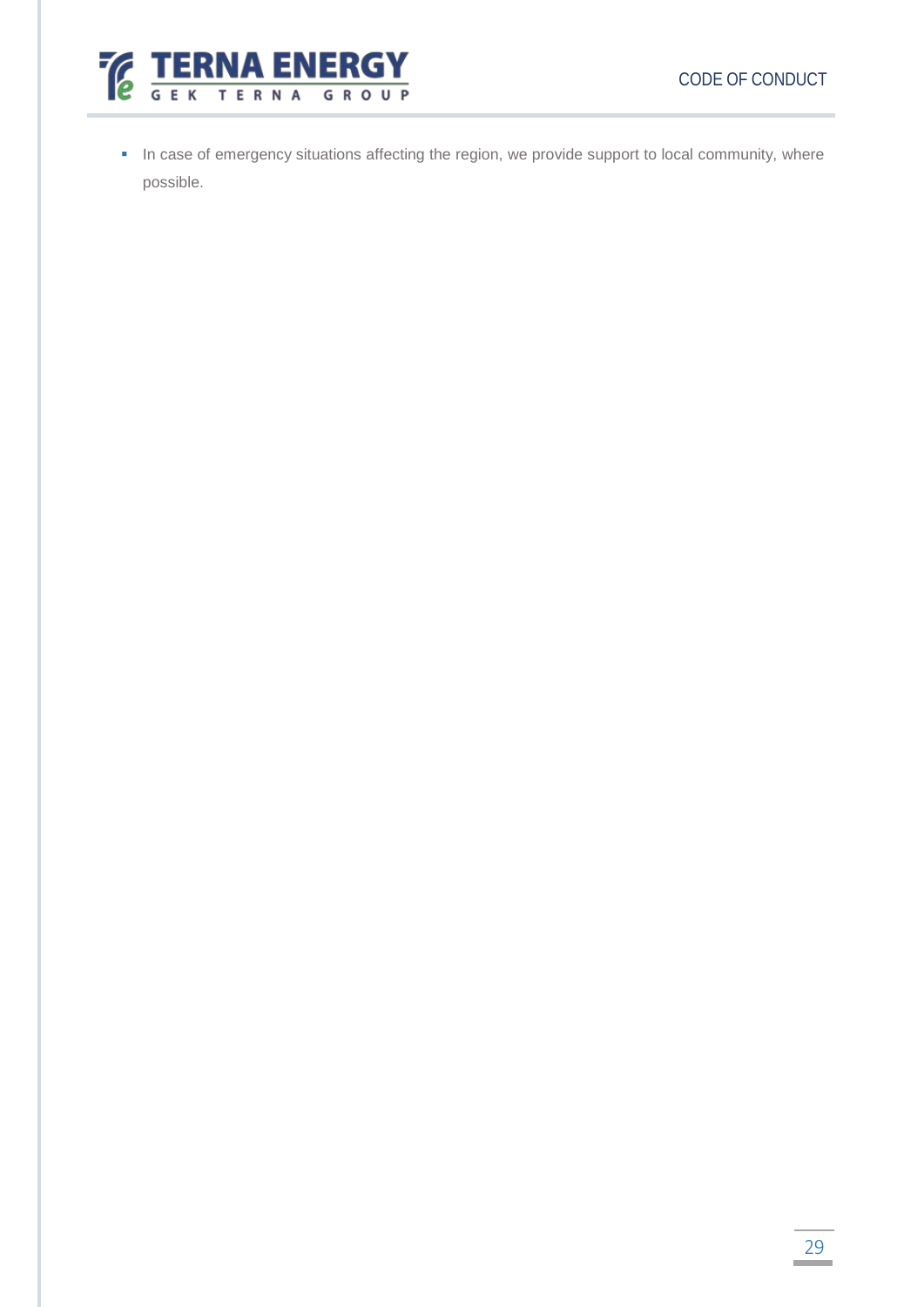

# <span id="page-30-0"></span>sustainable development and the environment

# <span id="page-30-1"></span>our beliefs

TERNA ENERGY always protects the environmental seriously and strictly complies with the applicable environmental legislation during its activities. TERNA ENERGY operates in such a way that reduces its energyrelated footprint and strengthens sustainable development with respect for future generations.

## <span id="page-30-2"></span>what we apply in everyday life

### <span id="page-30-3"></span>environmental protection

- We strictly comply with the current environmental legislative framework of each region we are involved.
- We implement the procedures of the certified Management System of TERNA ENERGY according to ISO 14001 standard, which monitors, records and takes actions for all environmental impacts arising from the Company's activities.
- We apply the environmental Policy as well as the good practices described in the procedures of TERNA ENERGY in order to protect the environment.
- We actively participate in trainings about environmental issues.
- We minimize quantities and manage solid, liquid and gaseous wastes arising from our activities in a safe manner, following the requirements of the standards and the current legislation.
- We work in our projects in a way that we preserve raw materials and natural resources, reduce by products, reduce energy emissions and achieve the least possible impact to the environment.
- We recommend suppliers and subcontractors who work in our premises to follow and comply with all our environmental procedures and the applicable legislation.
- We ask from our suppliers and partners to be environmentally responsible and we take it into account when we evaluate them.

### <span id="page-30-4"></span>energy and water consumption

- We take energy and water consumption into account when designing and implementing TERNA ENERGY's activities and we try to reduce them by taking preventive measures. The implementation of procedures and monitoring of indicators contributes to more effective protection and conservation of energy and water resources.
- We apply the Procedures and Policies developed by TERNA ENERGY and provided by international standards, such as ISO 50001, regardless of whether or not a relevant certification exists.
- We manage the energy and water resources of TERNA ENERGY and the local community in a responsible way, following the procedures and the current legislation.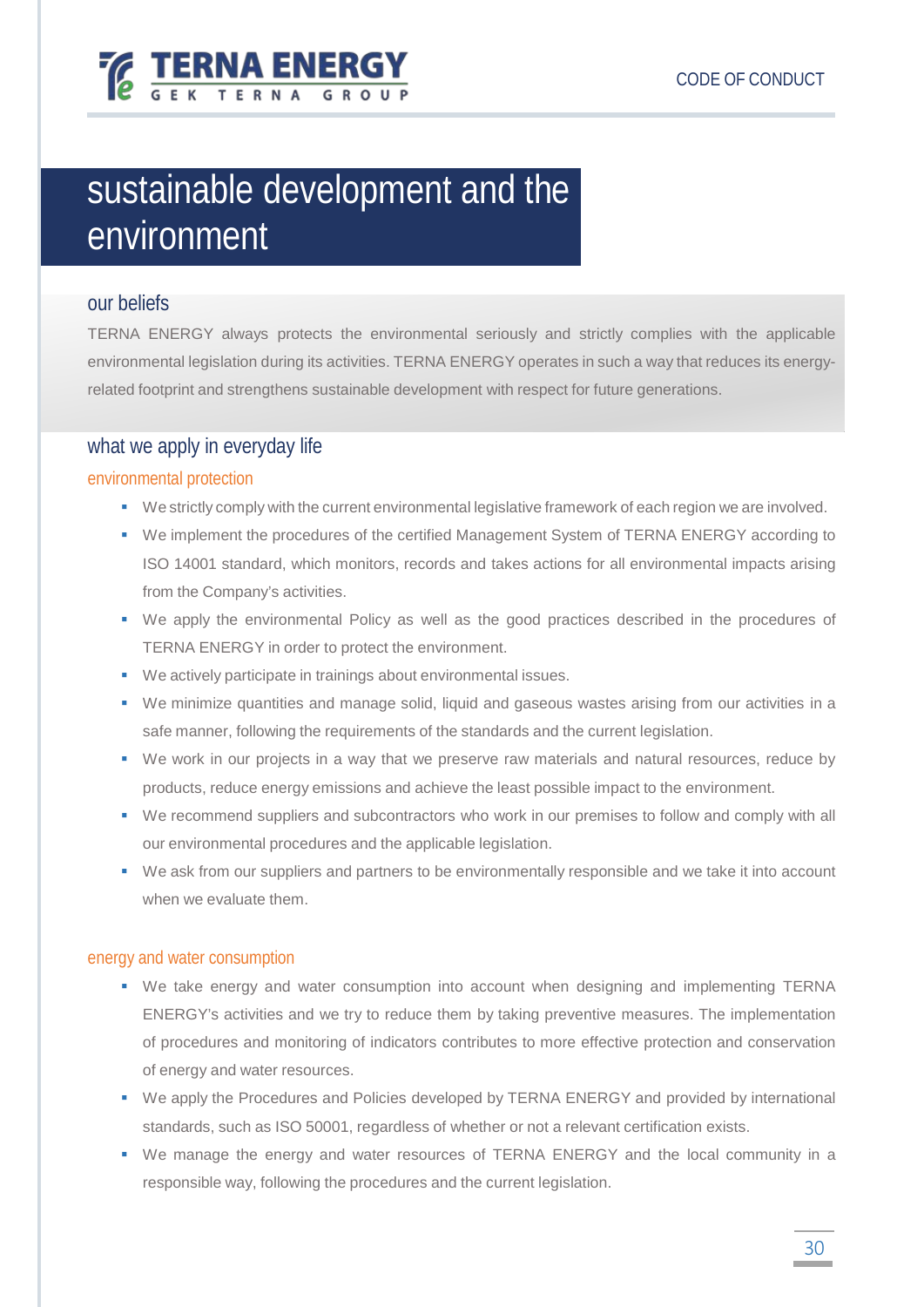- We systematically monitor fuel, electricity and water consumption and we evaluate them based on the size and type of each project.
- As part of our commitment to sustainable development, we constantly monitor and improve the  $CO<sub>2</sub>$ footprint of our activities.
- We actively participate in trainings about water and energy management issues.
- We recommend suppliers and subcontractors who work in our premises to follow and comply with all the relevant procedures and current legislation.

### <span id="page-31-0"></span>our obligations to future generations

**TERNA ENER** 

- We are committed to operating in a way that we prevent the climate change, focus on sustainable development and preserve the planet for the future generations.
- We update our procedures, invest in new environmental friendly technologies and apply new practices in order to improve the environmental and energy indicators of TERNA ENERGY.
- We design projects in a way that limits TERNA ENERGY's energy-related footprint as part of our commitment against climate change.
- We make proposals to third-party designs in order to reduce the energy-related footprint.
- As a group, we invest in Renewable Energy projects and produce significant amounts of energy from renewable sources which preserve the future of mankind.
- We develop Corporate Social Responsibility actions in order to perform business development in a responsible and moral way towards the society and future generations.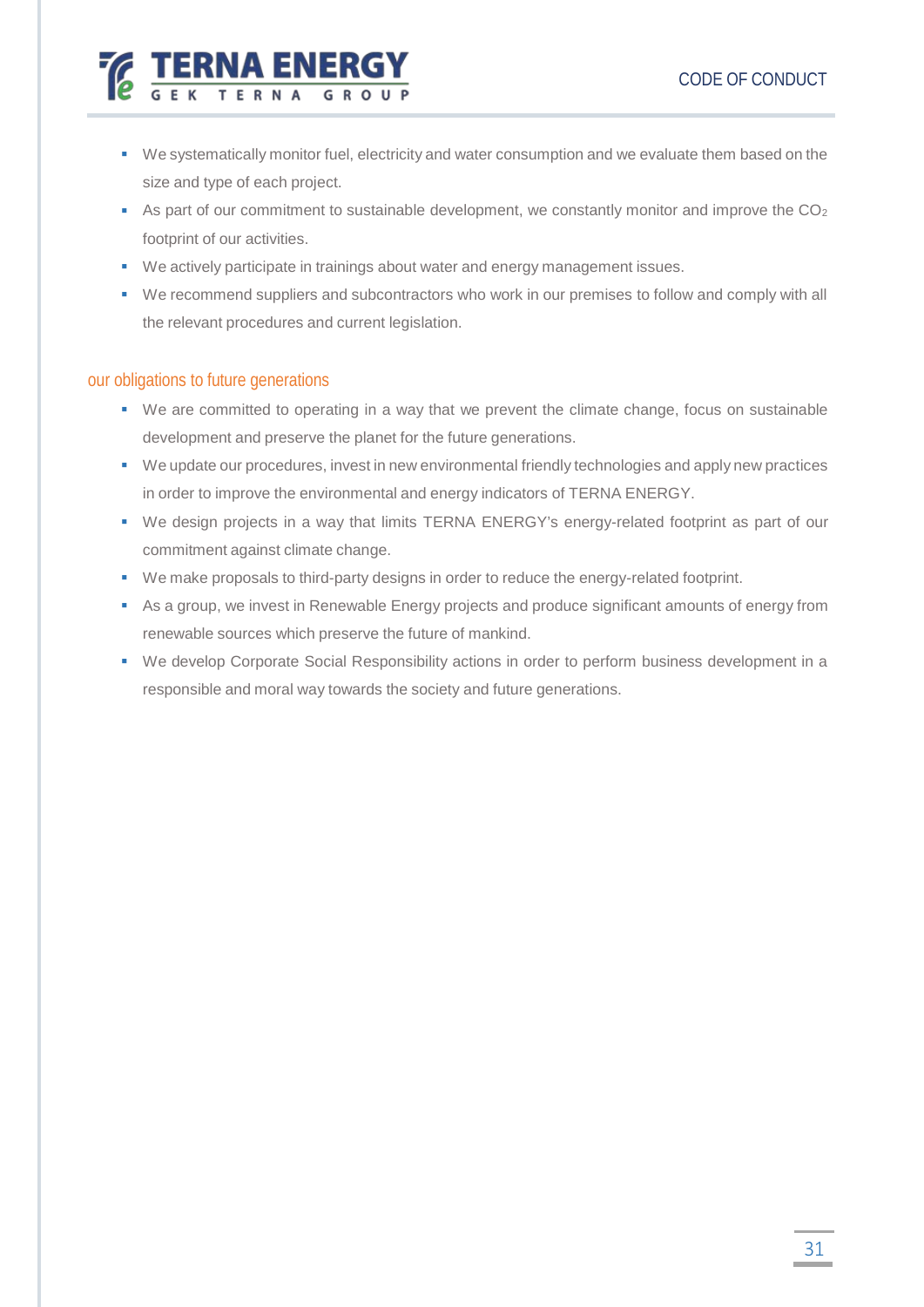

# <span id="page-32-0"></span>protection of our property

### <span id="page-32-1"></span>our beliefs

The assets of TERNA ENERGY are an important factor for the creation of a working environment that has all the necessary resources for the efficient operation of the Company. The assets of TERNA ENERGY include material items such as buildings, mechanical equipment, vehicles, computers, telephones and intangible items such as internet services, copyrights, etc..

## <span id="page-32-2"></span>what we apply in everyday life

### <span id="page-32-3"></span>respect and proper use of assets

- We use the assets of TERNA ENERGY in a correct and appropriate way.
- We prevent the deterioration, destruction, loss, misuse or exposure to danger of the assets of TERNA ENERGY.
- We care for the regular and proper maintenance of the equipment being under our responsibility according to the manufacturers' instructions.
- We do not use the assets of TERNA ENERGY for our own benefit and we do not provide them to third parties without permission.

## <span id="page-32-4"></span>proper and institutionalized use of network, intranet and information systems

- We use TERNA ENERGY's network, internet and intranet transparently, without misuse and in a way that serves our business needs in order to prevent information security data breaches.
- We do not use TERNA ENERGY's network to store bulk personal information such as images, music files, personal files, promotional material etc.
- We do not use the internet to search for or store improper personal material.
- We may use the corporate email address for personal reasons, provided that such use is made within a commonly accepted framework of ethics rules, similar to the applicable corporate rules.
- We do not install on our computers illegal material protected by copyright laws.
- We inform the IT department immediately if we are asked to install specific software during the process of a work, so as to take the necessary actions.
- We are cautious when opening emails from unknown senders especially when their topic is suspicious or promotional.
- We use our position in TERNA ENERGY only in networks of professional or scientific nature. We use the title described in the contract of employment or the organizational chart of the Company and the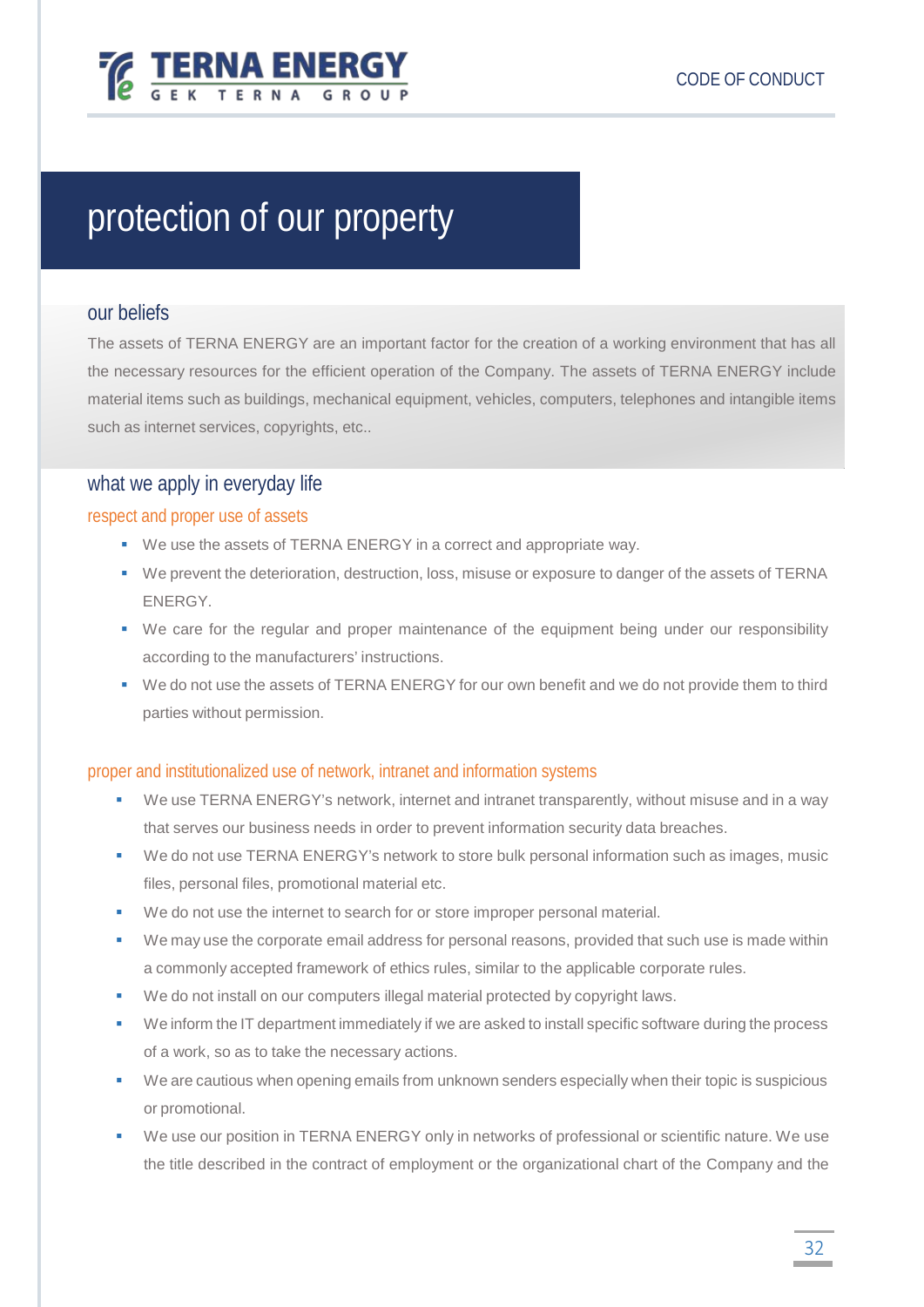photos that we upload are strictly professional. We update our profile to any change of our professional status and undertake the responsibility for the accuracy of the information we post.

- We immediately inform the IT department in case we believe that our computer is infected by a virus or other external factor (hacker).
- We implement the Policies related to the use of TERNA ENERGY's network.

### <span id="page-33-0"></span>integrity of economic data and reports

**TERNA ENERGY** 

- The integrity of economic data and of the reports produced is critical to shareholders, funders and anyone with investment interest for TERNA ENERGY. For their issue, we follow national and international accounting standards so as to accurately, comprehensively and objectively reflect the economic data of TERNA ENERGY.
- We keep track of economic data and records according to the timeframes required by applicable law and TERNA ENERGY's Policies.

### <span id="page-33-1"></span>confidentiality – data protection

- **Intellectual property of TERNA ENERGY such as studies, technical drawings, offers, price lists,** economic reports, customer and supplier data, business knowledge, standards etc., are considered to be confidential and the access to them should be classified.
- We are responsible for the management of confidential information being under our responsibility.
- We do not store sensitive information on unsafe or uncontrolled locations such as external drivers, computer desktop, shared folders.
- We do not share sensitive information electronically or physically without approval.
- We do not upload files on the network outside the pre-defined locations and we do not make changes in shared files of third-parties.
- We do not disclose system passwords or computer passwords of TERNA ENERGY.
- We do not write passwords on documents that are around our workplace and we do not write passwords on publicly exposed devices such as keyboard, computer screen or computer central unit.
- We do not endanger the security of TERNA ENERGY's network by downloading files of unknown origin.
- We sign confidentiality statements with suppliers and partners with whom we share confidential information in the context of a project's implementation.
- We do not disclose confidential information to social media, public discussions, family members, or our wider friendly environment.
- We do not use confidential information for personal benefits or third party benefits.
- We maintain the confidentiality of privileged information, such as information that may affect the share price of a listed Company of the Group to which TERNA belongs, in case we have access to them due to our business identity or position. Also, in the above case, we do not make any transactions on these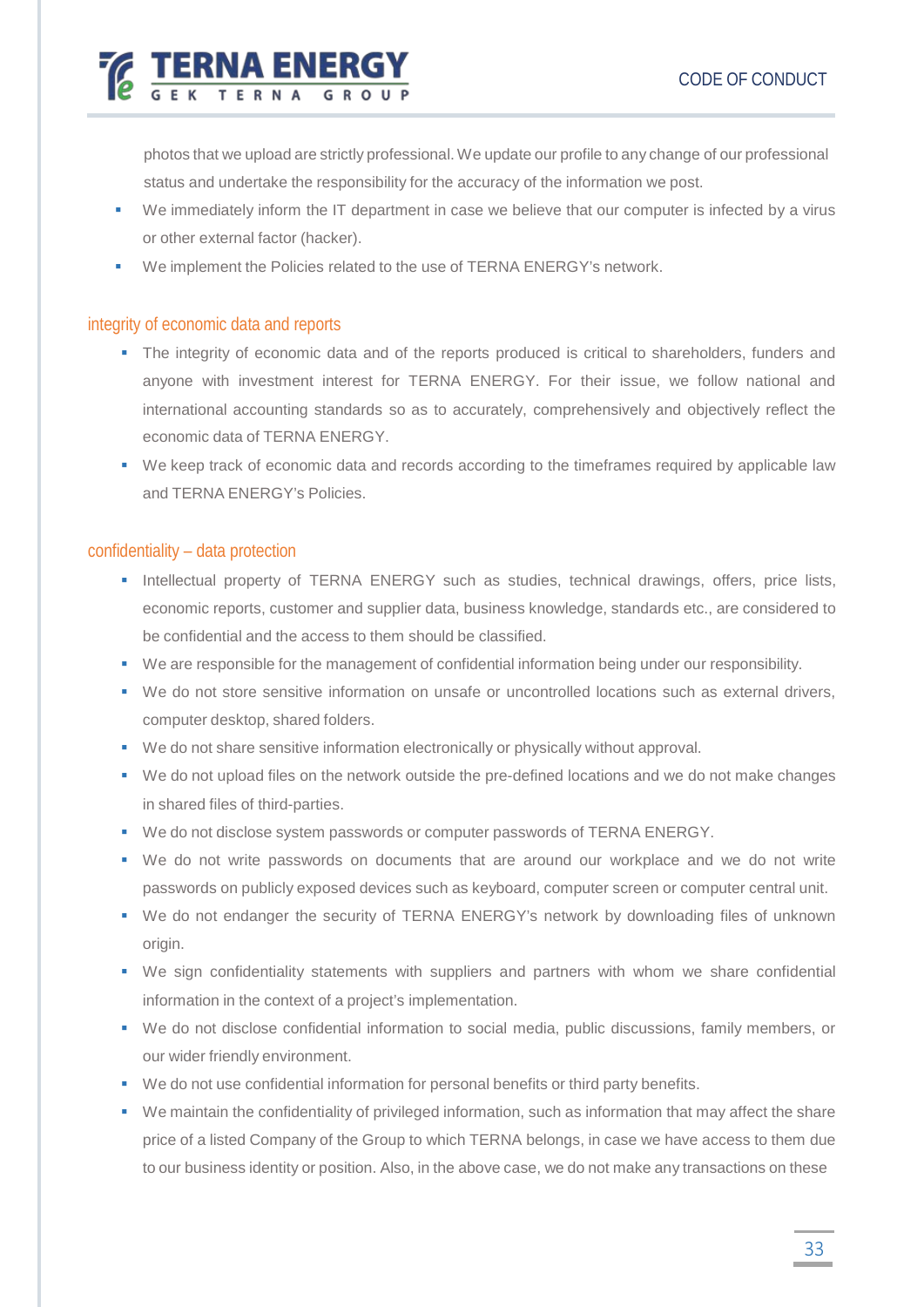shares, on our behalf or on behalf of third parties, by taking advantage of specific privileged information.

- We use a document destroyer in order to destroy physical files and consult the IT department about the destruction of electrοnic files.
- In the same way, we manage confidential information belonging to our customers, suppliers and partners.
- We ensure that our partners protect TERNA ENERGY's confidential information especially during the design and development of new projects.
- Our commitments for the protection of confidential information also apply after our departure from TERNA ENERGY.
- Loss of confidential information has a very serious impact on TERNA ENERGY and offenders will be penalized with the regulatory sanctions provided for.

### <span id="page-34-0"></span>electronic communications (ICT Operation)

**EXAMPLE TERNA ENERG** 

- We do not use our personal e-mail account for corporate communications.
- We do not send emails that have offensive, advertising, political or pornographic content.
- We do not use the Company's communication equipment (laptop, tablet, mobile phone etc.) beyond the predefined limits or in a manner which could affect the corporate image and reputation of TERNA ENERGY.
- We do not use language which is offensive, threatening, derogatory or dismissive in our electronic communications.
- We use social media very cautiously. We declare that the opinions we share on social media are personal and do not reflect the policies and positions of TERNA ENERGY.
- The personal image we create on professional or scientific social media reflects the image of TERNA ENERGY. The personal photos we upload are strictly professional.
- We do not post information of TERNA ENERGY or about TERNA ENERGY on social media. We do not comment negatively on our colleagues or TERNA ENERGY using social media.
- We do not use our professional identity in TERNA ENERGY on social media which have no professional or scientific content.
- If we receive offensive or threating messages, we immediately inform the IT department and follow the foreseen actions.
- When we use the intranet, we do not make any use beyond the intended one.

### <span id="page-34-1"></span>business cards of any kind (access, economic transactions)

- Access cards to TERNA ENERGY's premises are strictly personal and may not be given to other colleagues or third parties.
- Credit cards are strictly used in accordance with the procedures and purposes for which they have been provided.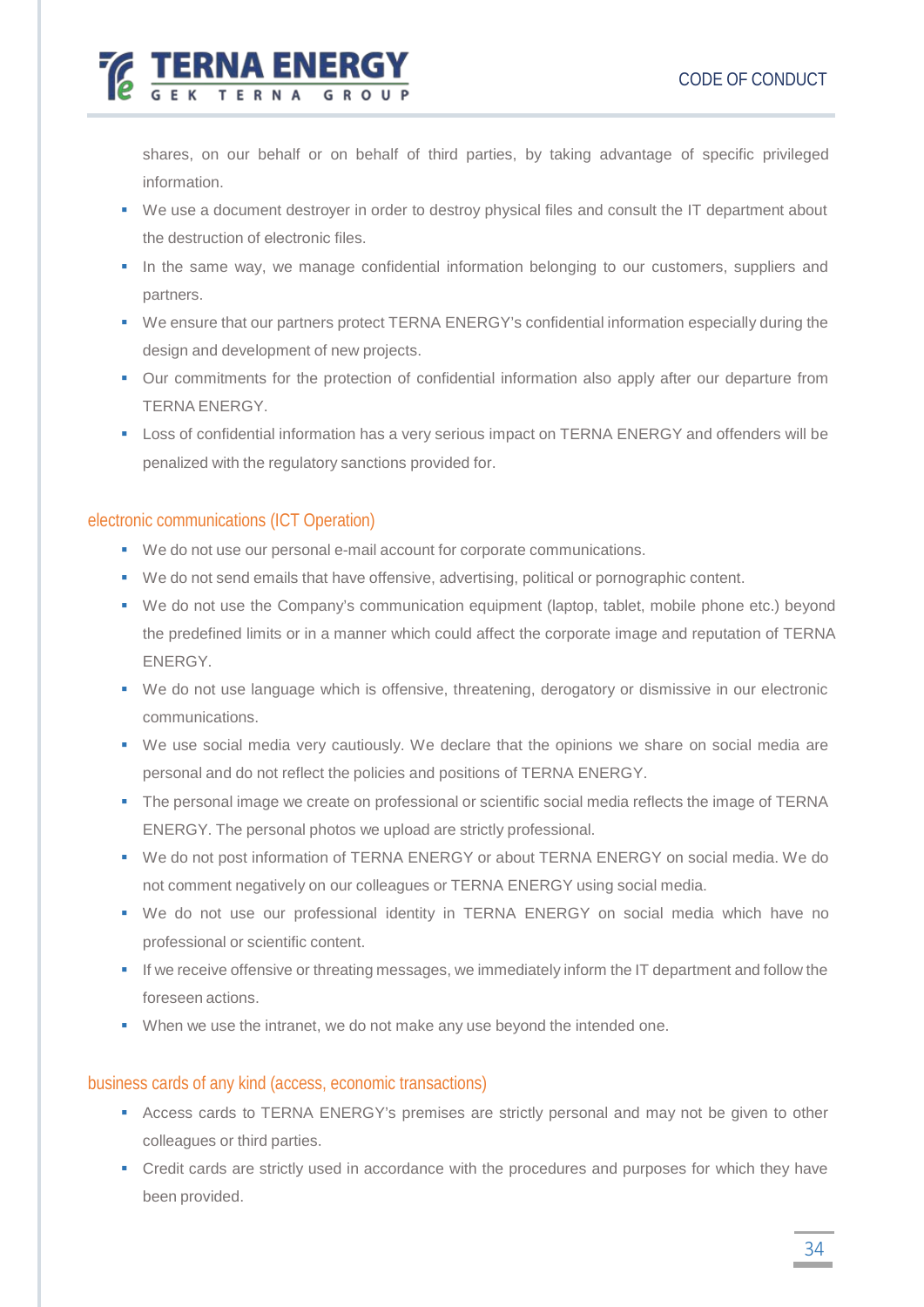

In case of misuse of credit card beyond the intended purposes and credit limits there are going to be consequences in accordance with the Working Regulation and the foreseen regulatory sanctions.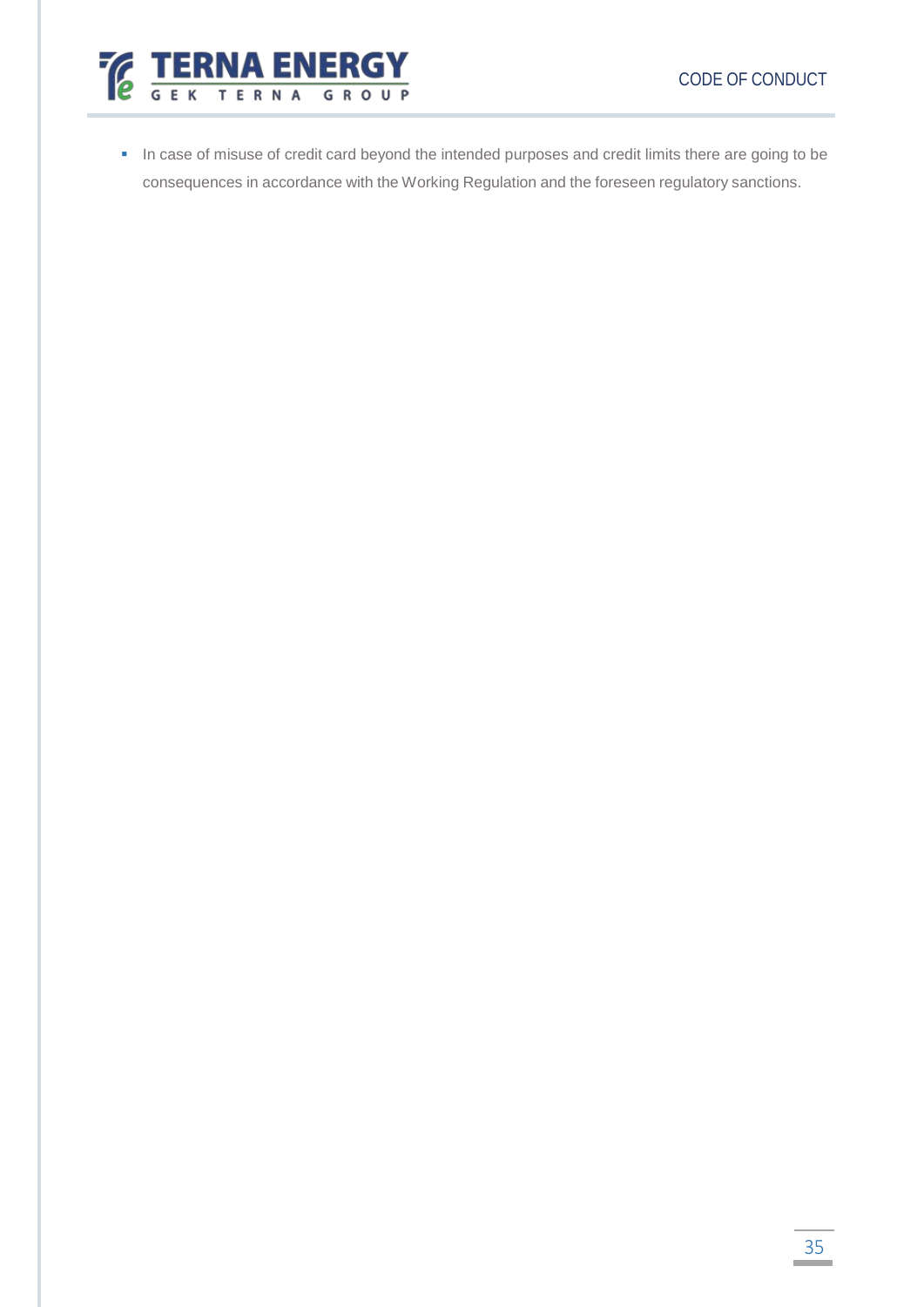

# <span id="page-36-0"></span>Q & A

*of my Manager.*

**"My supervisor implements some time-saving and cost-effective practices on construction site which endanger the safety of employees. What should I do?"**

I never compromise my safety and the safety of my colleagues. I inform the Safety Technician and the Project *Manager.*

**"I receive an email with an offensive content. What should I do?"** *I inform my Manager and the Compliance Officer.*

**"Α close relative of mine works in a position of responsibility in a competitive Company. What should I do?"**

*I immediately inform the Compliance Officer.*

**"A customer is satisfied with our cooperation and offers me his country house for the weekend. What should I do?"**

*I politely do not accept the offer and inform the Compliance Officer and my Manager.*

**"Can I lend the corporate vehicle to an employee of the Ministry to supervise our works?"** I am not allowed to give to any third party any asset belonging to TERNA ENERGY without the written approval

**"I sometimes mention events from my work on social media. Is that a problem?"**

It depends on the content of my posts. I need to know that I have personal responsibility for my posts on social media. I always think carefully before making a post about my work and I study the relevant chapter of the *Code.*

**"A local media reporter contacted with me and asked about the progress of a project. Can I inform him?"**

I give no information unless the Company has authorized me to do so. Otherwise, I refer him to the appointed *communication manager.*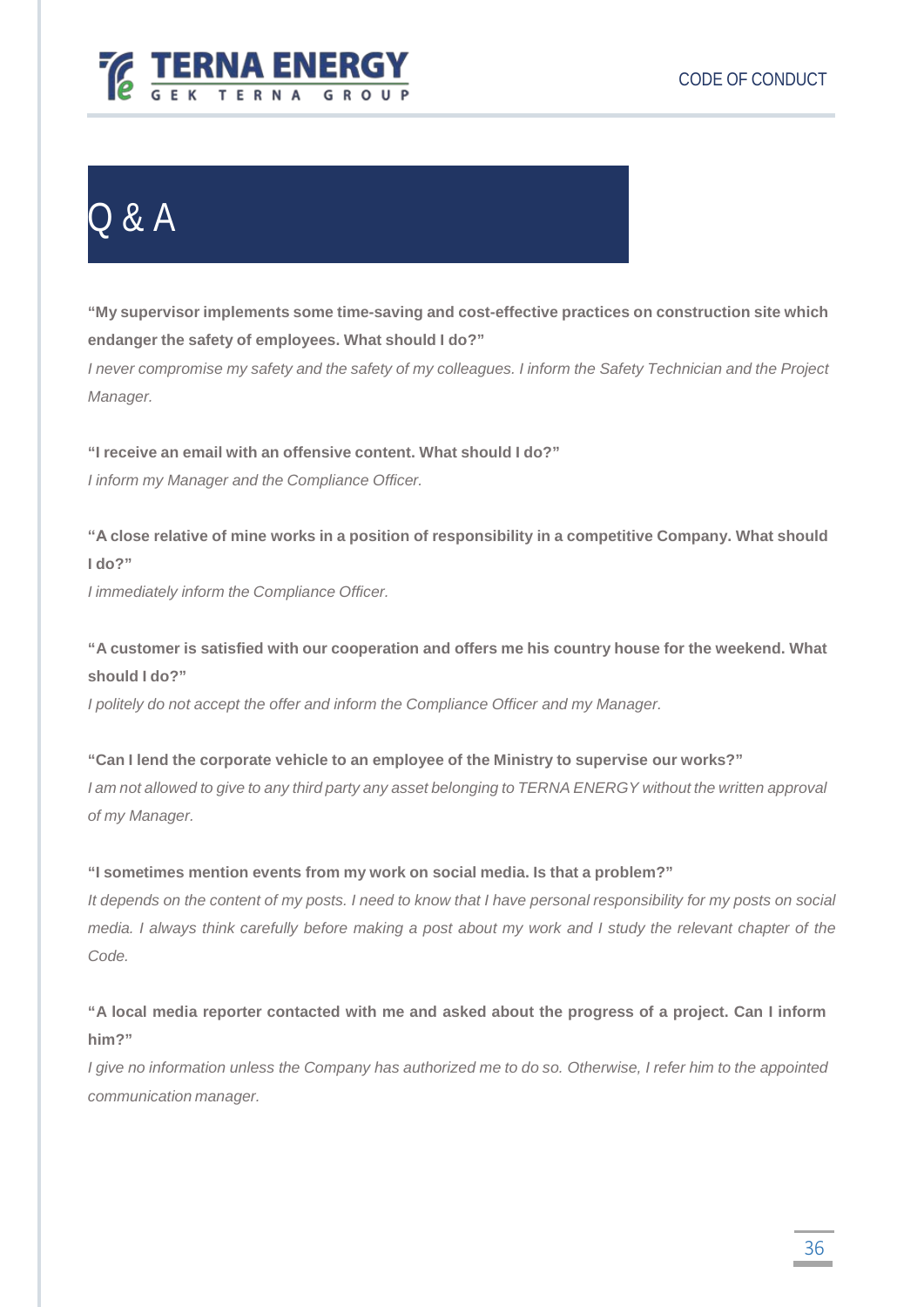

"I am responsible for a supply that includes a Company in which a relative of mine works. What should **I do?"**

I inform my Manager and the Compliance Officer and suggest to be excluded from the selection process. If it is decided that I can participate in the process, then I perform my duties with complete confidentiality and *transparency.*

**"I was informed that a partner might be involved in a bribery scandal. What should I do?"** *I immediately inform my Manager and the Compliance Officer.*

"A friend of mine wants to stand for in the upcoming elections of the Technical Chamber and asked if **I can help him outside working hours. Can I help him?"**

Yes, provided that my participation expresses my personal views and positions and I do not work on behalf of *TERNA ENERGY.*

"I was in a meeting at the Ministry along with other companies of the field and one representative of **them began to report details from economic offers he had recently received from suppliers. What should I do?"**

I kindly ask the representative of the Company to stop the particular discussion as it might be considered that I participate in actions of unfair competition. Upon my return to the office, I immediately inform the Compliance *Officer. I do not share with anyone else the information I have learned.*

**"I have just learned that a supplier for whom a friend works, is going to be excluded from a tender in which they participate. Can I inform him?"**

*No, because I share confidential information.*

**"A customer with whom we have been working for several years offered me an expensive gift in view of the forthcoming start of our cooperation for the new project. What should I do?"**

I kindly do not accept the gift since this action could be considered as bribery. I immediately inform my Manager *and the Compliance Officer.*

"In the area where the new construction site is about to begin, the Mayor asks me to hire his son as **secretary, although there is no need for such a position. What should I do?"**

I inform the Mayor that the Company recruits personnel from the local area according to the project's specific needs and only if the required qualifications are met. If his son meets the above conditions he may follow *TERNA ENERGY's foreseen procedure for personnel recruitment. Then I immediately inform my Manager and the Compliance Officer about the incident.*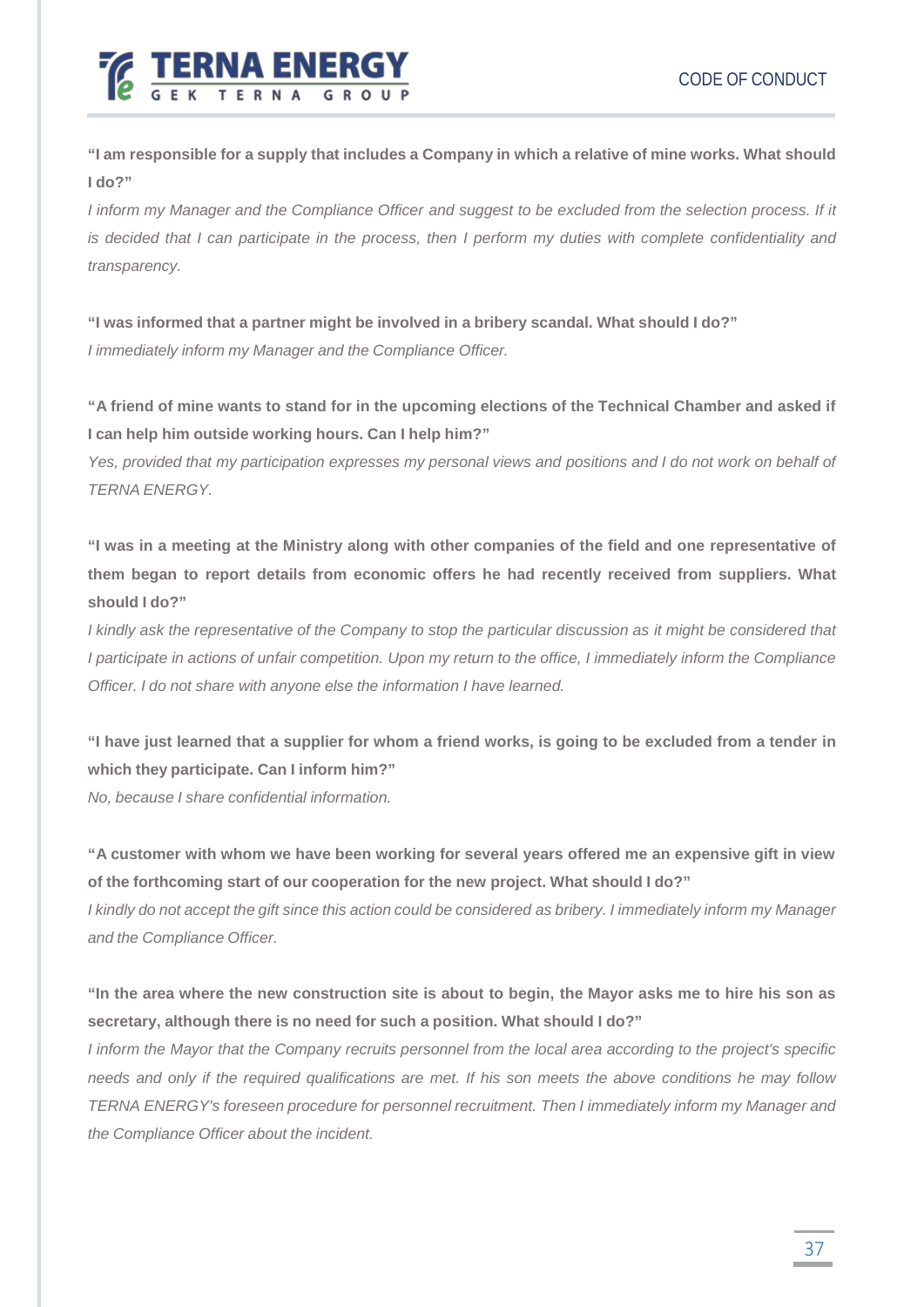

# "Being accidentally at a gas station, I realized that a partner who had a fuel supply card, filled up his **private car using the business card. What should I do?"**

*I inform the Supplies Manager being responsible for the card provision and the Compliance Officer.*

**"Can I use websites that are not related to my professional activity?"**

The limited use of the internet for personal reasons is allowed only if the following conditions are met:

*-It does not include illegal activity.*

*-It does not include misuse.*

*-It does not violate the principles and rules of the Code of Conduct.*

*-It has no economic or other negative effect on TERNA ENERGY.*

*-It does not distract me from my work.*

"A colleague makes a joke that offends me and some other colleagues. I try to ignore him, hoping that **he will stop but he does not. What can I do?"**

Initially, if I feel comfortable, I talk to my colleague and try to explain my concern. Otherwise, I inform my *Manager or the Compliance Officer to guide me on how to manage the issue.*

**"Recently I received an email that contained confidential economic data of the Company and which is not related to my work. What should I do?"**

I instantly notify the sender of the email about the mistake and immediately delete the email from the inbox and the deleted items. I may not share the information contained in the email with anyone else or forward it to *another colleague.*

### **"I recently saw negative comments about the Company on social media. Can I answer?"**

No. I do not answer negative comments. I forward the network link to the Communications Manager or to *anyone responsible for the Communications of the Company.*

### **"Does the Code include all the regulatory requirements that I need to know within the Company?"**

*No. The Code does not include every law, regulation or regulatory requirement related to the Company, as it* sets the general framework of rules and operational principles. It is my responsibility to know the regulatory framework that governs my activities within the Company. If I have any queries or need clarifications, I contact *the Compliance Officer.*

# **"My job requires several trips. During my travelling, I make personal use of the phone and the laptop. Do I violate any principle of the Code?"**

It depends on the extent to which I use the equipment. It is not allowed to misuse the phone or the laptop for *personal reasons, unless stated differently in my contractual obligations.*